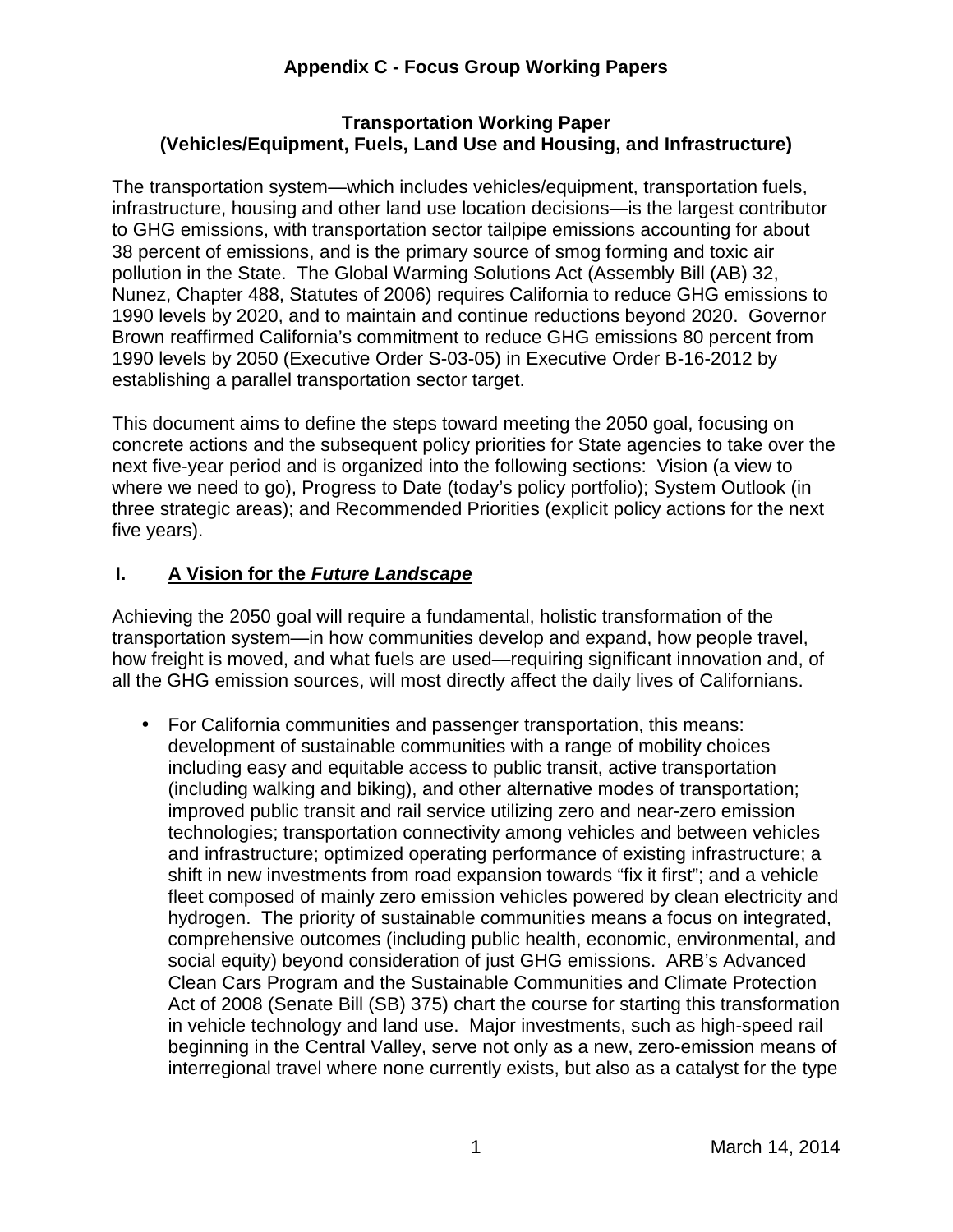of land use and development where transit connectivity, walking, and bicycling thrive.

- • For freight transportation, this means: moving goods more efficiently and with zero or near-zero emissions; providing acceptable velocity and expanded system capacity; and optimizing movement of freight between modes, while integrating with the national and international freight transportation system. This will include lower-carbon fuels during the transition to a zero emissions freight network. The transformation will have important benefits for keeping California's ports, railroads, airports, and logistics industry competitive; improving the delivery of California's products to other states and countries; creating jobs in California and training local workers to support the new freight transport system; and improving air quality and health in California's impacted communities.
- $\bullet$  corresponding transformation of the energy supply sectors (fuels and electricity). In order to transition to sustainable energy for transportation, the most recent Global Energy Assessment states that "without question a radical transformation of the present energy system will be required."<sup>1</sup> Ultimately, achieving our goals will require widespread use of low-carbon electricity and hydrogen as transportation fuels for battery electric and fuel cell vehicles, and low-carbon, renewable fuels where internal combustion engines cannot feasibly be replaced. • These changes in passenger and freight transportation will require a

 Designing and implementing measures to support sustainable communities and a transition to a sustainable transportation sector will require significant public and private investment, sustained financial and non-financial incentives, and strong partnerships and coordination at the local, regional, State, and national levels.

#### Co-Benefits of Change

1

 The need to reduce GHG emissions is only one of the factors driving this transition. Considerable emission reductions are also needed to achieve the health-based federal ozone standard by 2032. ARB's 2012 Vision for Clean Air: A Framework for Air Quality and Climate Planning<sup>2</sup> study showed that meeting the air quality standards and climate change goals require similar and complementary strategies focusing on many of the same emission sources particularly within the transportation sector. The air quality standard attainment deadline for ozone will be a principle driver for the timing of these emission reductions.

<sup>&</sup>lt;sup>1</sup> GEA, 2012: Global Energy Assessment - Toward a Sustainable Future, Cambridge University Press, Cambridge, UK and New York, NY, USA and the International Institute for Applied Systems Analysis, Laxenburg, Austria.

<http://www.arb.ca.gov/planning/vision/vision.htm>.  $2^{2}$  ARB's 2012 Vision for Clean Air: A Framework for Air Quality and Climate Planning can be found at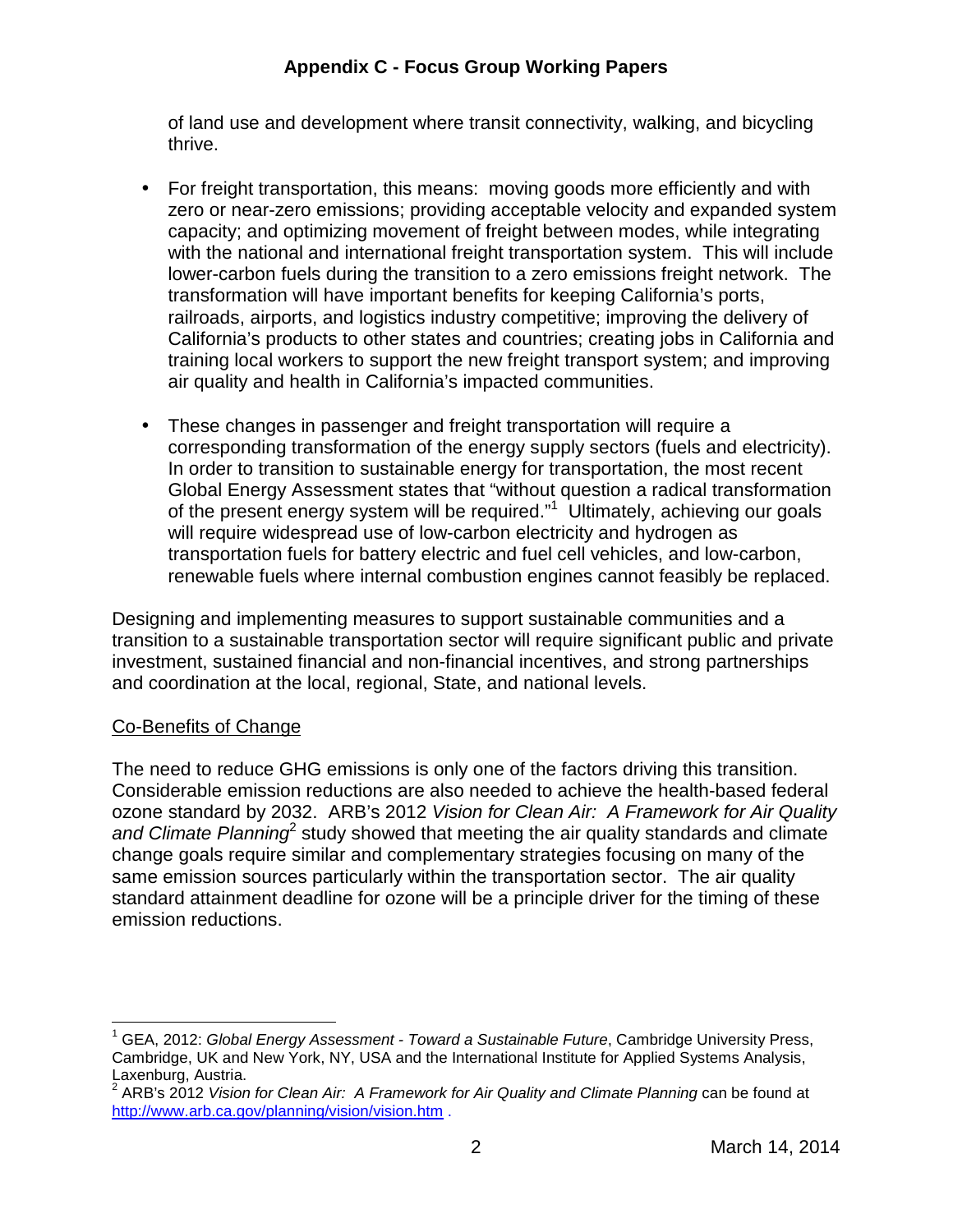## Connections Between Vehicles, Fuels, Housing and Land Use, and Infrastructure

 There is a strong link between land use, housing location decisions, and strategies to reduce emissions from the transportation sector. This document aims to chart a holistic approach to reducing transportation related GHG emissions, including:

- • Community-based strategies that reduce dependency on single-occupancy vehicle travel thereby reducing vehicle miles travelled (VMT) and correspondingly reducing emissions. For the purposes of this document, "community-based strategies" focus on those that reduce transportation related emissions.
- • Technology-based vehicle and fuels strategies—cleaner and more efficient engines, vehicles (include exploring potential benefits of new mobility innovations of connected and autonomous cars), and equipment and lower-carbon fuels.
- • Transportation system construction and operational efficiency improvements, such as highway ramp metering, transit system signal prioritization, and greener pavement technologies.

 Sustainable communities are designed to provide housing for all income groups and when combined with cleaner, more sustainable passenger and freight transportation can provide additional benefits such as:

- increased mobility and transportation choices;
- reduced congestion; greater housing choices;
- housing at all price points with access to public transit;
- • improved public health as a result of better air and water quality and the use of active transportation;
- • natural resource conservation, including preservation of agricultural lands and sensitive habitats;
- • economic benefits such as opportunities for neighborhood economic development and lower costs for community infrastructure;
- energy security; and
- $\bullet$ • greater equity through improved access to jobs, housing, and everyday needs.

 The strategies associated with achieving sustainable communities have the added benefit of providing an opportunity to address the health inequities that exist in California communities. These strategies not only improve the health of everyone, but they narrow the existing gaps in health inequalities and increase the ability of vulnerable communities to adapt to climate change. In addition, low-carbon freight strategies are particularly beneficial to vulnerable communities located near ports, rail yards, freeways, and distribution centers by lowering the localized health risk associated with diesel soot but also cutting black carbon that acts as a powerful, short-lived climate forcing pollutant. pollutant.<br>
3 March 14, 2014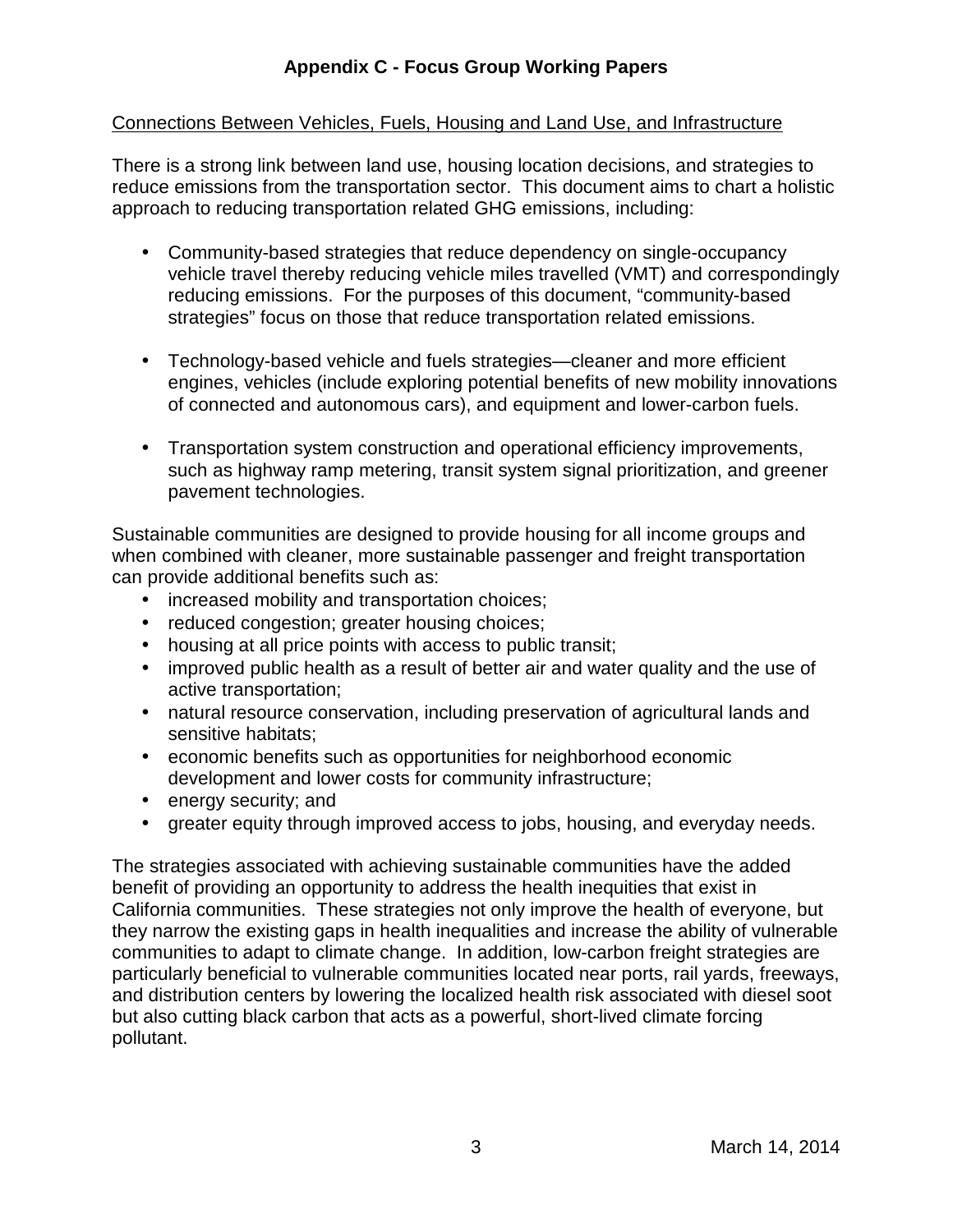# Housing Role

 Within urbanized areas, residential development accounts for the largest share of land area, constituting a major influence on regional development footprints and travel patterns. As such, integrating transportation and residential land use is one of the most impactful strategies for reducing GHG emissions, as well as other forms of air pollution, for the transportation system. Housing development is the largest, single subsector of the construction industry. Pre-1980 construction is responsible for nearly three quarters of all GHG emissions generated by the building industry. Building new housing and preserving the existing housing stock affords the greatest potential for maximizing the benefits of green technology.

 Housing also plays a pivotal role in supporting economic vitality, energy efficiency, public health and safety, and insuring access to education and job opportunities. Governmental actions supporting the location, variety and availability of housing at all price points are critical to implementing GHG emissions reduction policies, along with addressing other public policy objectives. Infill development patterns, including transit oriented development (TOD), which focus on the proximity and connectivity of higher density mixed use and residential development to employment and service centers and amenities can increase the effectiveness of these relationships This development pattern is also referred to as "Equitable TOD."

 Denser, compact forms of development can reduce travel time, trips, and travel costs. Studies indicate public transit ridership drops off dramatically beyond four miles from transit stations, particularly for those commuting to and from places of employment, because ridership generally depends on variables including quality, frequency of stops and travel time. For example, over half (57 percent) of 1,200 workers in a 2007 Harris poll indicated that they would consider moving closer to work if they could find affordable housing near their workplace. Another survey of 300 companies reported that one in three find that the lack of affordable housing nearby impacts the ability to attract or retain qualified entry- and mid-level workers.<sup>3</sup> Employers and regional economies are at a competitive disadvantage without a sufficient supply of affordable housing.

## Collaborative Approach

 Climate change touches every part of society and as a result requires an unprecedented level of collaboration, which is especially true for the transportation system. The State of California is actively working with federal and international partners to collectively reduce GHG emissions, regional organizations such as council of governments or metropolitan planning organizations to assist with implementation of SB 375, non-governmental organizations and universities to support regional collaboratives, and groups such as the Alliance of Regional Collaboratives for Climate

 $\overline{a}$  $^3$  Urban Land Institute. 2007, June 4. "Lack of Affordable Housing Near Jobs: A Problem for Employers and Employees." Press Release. Retrieved August 13, 2010 <http://www.housingcolorado.org/images/uploads/47ab69762a6aa>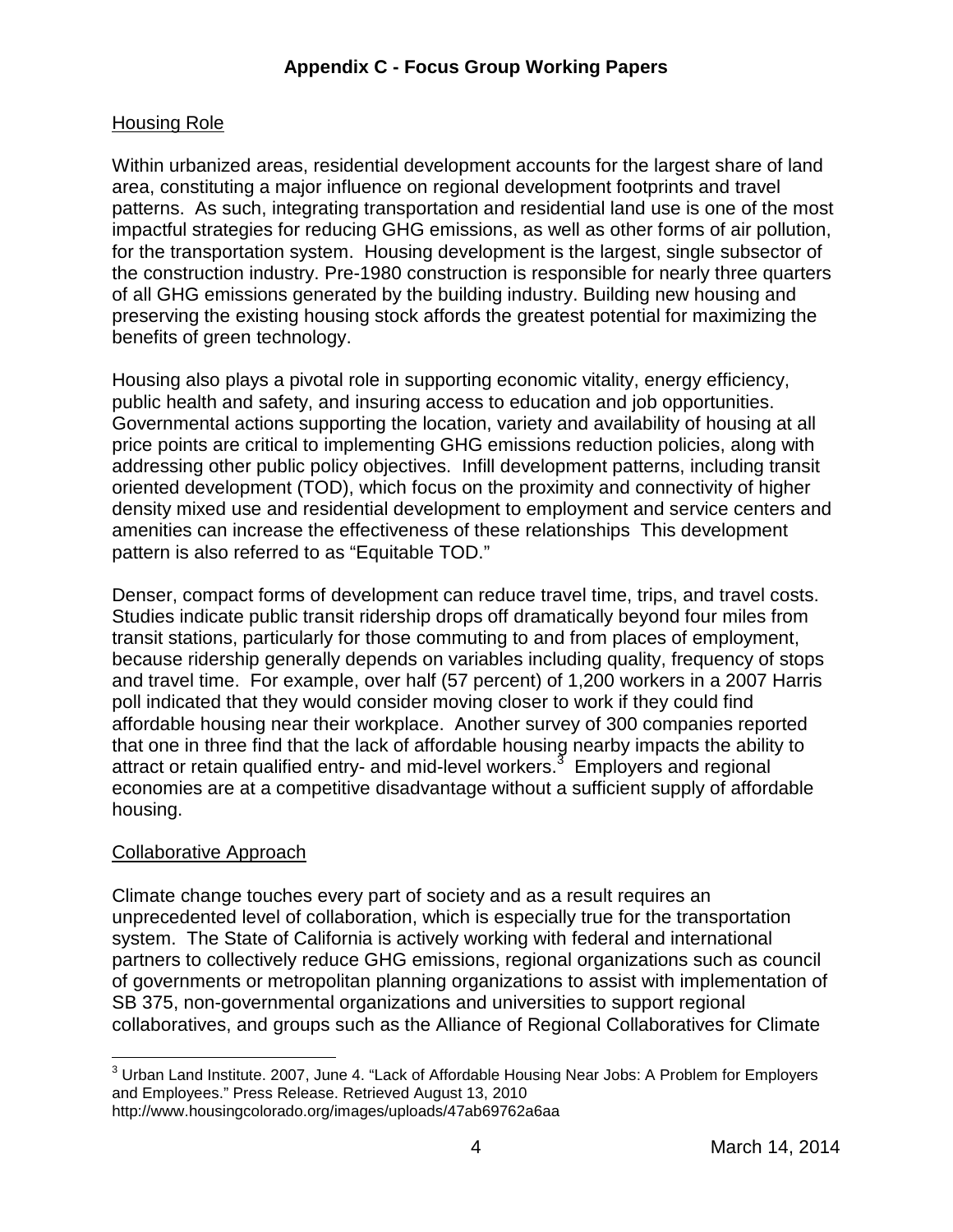Adaptation, through whom resources and information are shared. The trend towards regionalization in the discussions of climate change is a needed but complicated process. This is also true at the transportation corridor level for all modes and jurisdictions. Many individual jurisdictions understand the value of coordinating at a regional and corridor level and are participating in joint procurement, grant applications, technology strategies, and policy implementation. These efforts collectively are helping the State to achieve statewide GHG reduction goals and are being supported through collaboration with State agencies and departments through funding, technical support, and assistance with convening and coordination. The State recognizes the need to support and build on these efforts to ensure long term GHG emission reduction targets are met while also achieving the State's planning priorities. Furthermore, outreach and collaboration with businesses will be a necessary component of strategies moving forward to understand the challenges with respect to logistics, fleet operations, location, and economic development.

#### **Energy Sector Coordination**

 Ongoing coordination between all GHG emission sectors will be necessary to reflect the interconnections between the sectors and possible changes in statewide priorities. However, there is a direct relationship between the evolution of the transportation sector and future energy needs. The vision described herein includes significant electrification of the transportation fleet and growing reliance on hydrogen that will impact the energy sector. For example, as electricity, specifically renewably-generated electricity, fuels more of the transportation sector, there is opportunity for fleets to manage energy consumption or store excess energy to provide benefits to the grid through vehicle-grid integration. Accordingly, transportation and energy planning efforts need to be closely coordinated to ensure both sectors evolve compatibly.

## **II. Progress to Date – Today's Portfolio of Policies and Programs**

 There are numerous efforts taking place at the local/regional, State, federal, and international level to achieve GHG emission reductions focused on the transportation sector and the development of sustainable communities. While not exhaustive, this section describes the key laws, executive orders, policies, programs and regulations - especially at the State level - that are driving these efforts.

#### **State Laws and Executive Orders**

• AB 1493: Vehicular greenhouse gas emissions - AB 1493 (Pavley, Chapter 200, Statutes of 2002) required ARB to adopt regulations that achieve the maximum feasible and cost effective reduction in GHG emissions from new motor vehicles. ARB approved regulations in 2004, which were amended in 2009 and again in 2012, wherein the control of smog-causing pollutants and GHG emissions were combined into a single coordinated package of standards (commonly known as Advanced Clean Cars).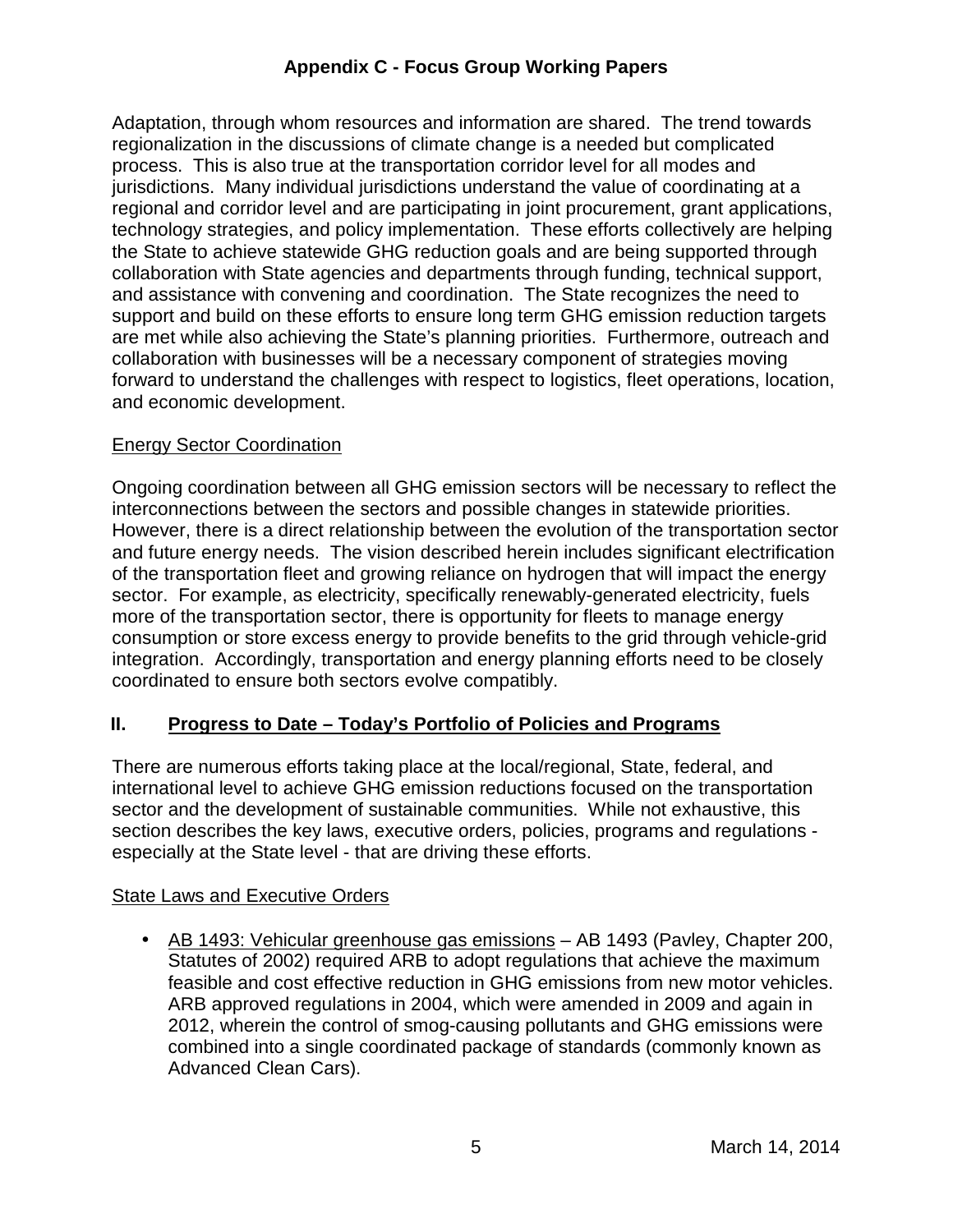- SBX1 2: California Renewable Energy Resources Act Established in 2002 under SB 1078, accelerated in 2006 under SB 107 and expanded in 2011 under SBX1 2 (Simitian, Chapter 1, Statutes of 2011), California's Renewables Portfolio Standard (RPS) applies to all electricity retailers in the State (including publicly owned utilities, investor-owned utilities, electricity service providers, and community choice aggregators) and requires these entities to adopt RPS goals of 20 percent of retails sales from renewables by the end of 2013, 25 percent by the end of 2016, and the 33 percent requirement being met by the end of 2020.
- Executive Order S-03-05 Established the following GHG emission reduction targets: by 2010, reduce GHG emissions to 2000 levels; by 2020, reduce GHG emissions to 1990 levels; by 2050, reduce GHG emissions to 80 percent below 1990 levels. The Executive Order also creates the Climate Action Team and directs the Secretary of Cal/EPA to coordinate efforts with meeting the targets with the heads of other State agencies.
- Executive Order S-01-07 Established the statewide goal to reduce the carbon intensity of California's transportation fuels by at least ten percent by 2020. This Executive Order also gave ARB the authority to determine if the Low Carbon Fuel Standard could be considered a discreet early action.
- SB 375: Sustainable Communities and Climate Protection Act of 2008 SB 375 (Steinberg, Chapter 728, Statutes of 2008) reduces GHG emissions from passenger vehicles through an integrated approach to regional transportation and land-use planning.

SB 226: Environmental quality - SB 226 (Simitian, Chapter 369, Statutes of 2011) required an infill streamlining update to the CEQA Guidelines which set forth a streamlined review process for infill projects. The update also contains the performance standards that will be used to determine an infill project's eligibility for that streamlined review<sup>4</sup>.

- Executive Order B-16-12 Established long-term targets of reaching 1.5 million zero emission vehicles on California's roadways by 2025 and reducing transportation-related GHG emissions by 80 percent below 1990 levels by 2050 (Executive Order S-03-05 is an economy-wide target). The Executive Order also set zero emission vehicles purchasing requirements for State government fleets. In February 2013, an interagency working group developed the  $ZEV$  Action Plan<sup>5</sup> which identifies specific strategies and actions that State agencies will take to meet milestones of the executive order.
- Executive Order B-18-12 Requires State agencies identify and pursue opportunities to provide electric vehicle charging stations, and accommodate

1

<sup>&</sup>lt;sup>4</sup> [http://opr.ca.gov/s\\_sb226.php](http://opr.ca.gov/s_sb226.php)<br><sup>5</sup> The light-duty focused ZEV Action Plan can be found at [http://opr.ca.gov/docs/Governor%27s\\_Office\\_ZEV\\_Action\\_Plan\\_%2802-13%29.pdf](http://opr.ca.gov/docs/Governor%27s_Office_ZEV_Action_Plan_%2802-13%29.pdf) .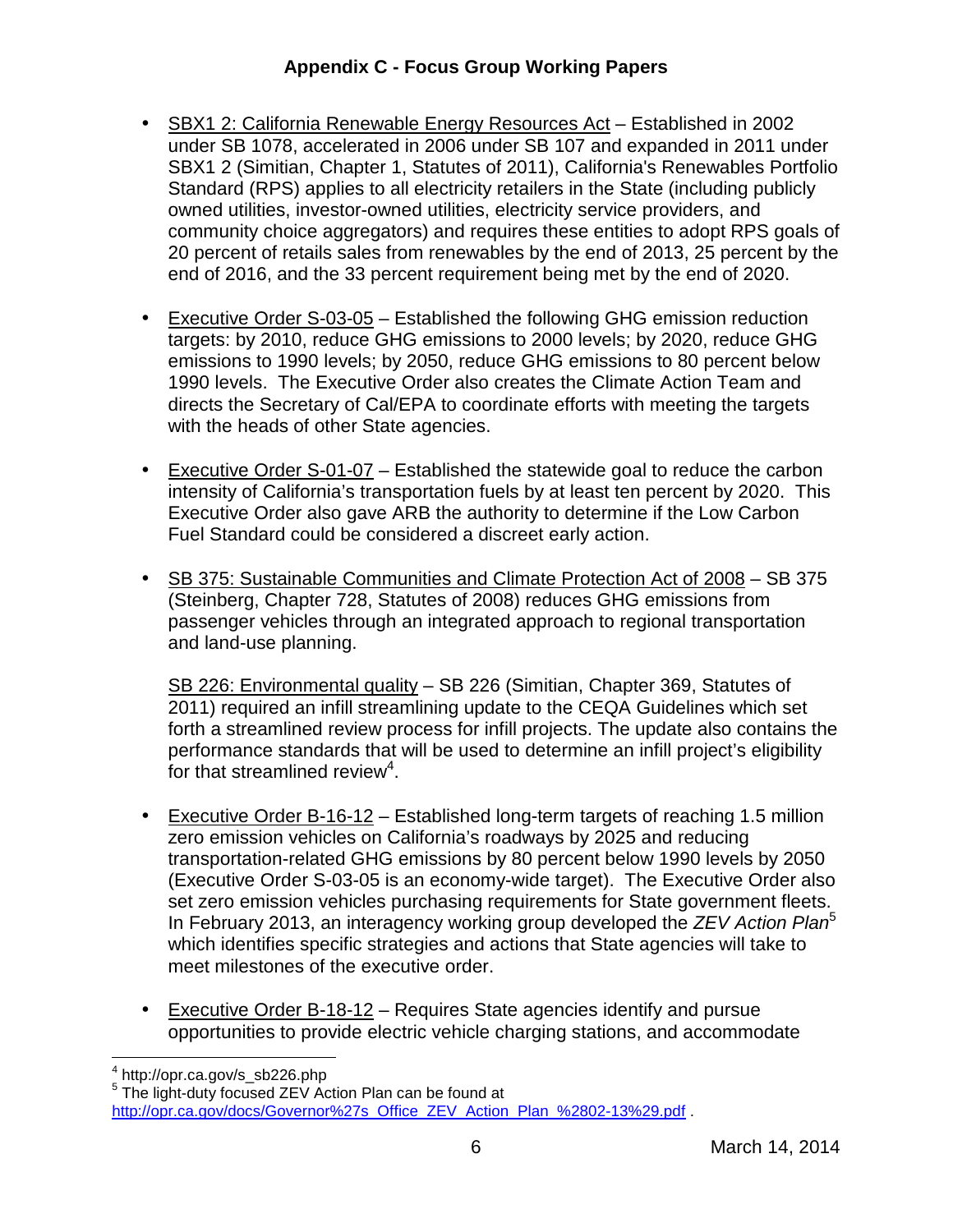future charging infrastructure demand, at employee parking facilities in new and existing buildings.

 Implementation of these key laws and Executive Orders is ongoing through activities at the local, regional, and State level. These efforts are occurring through a combination of approaches—regulatory, voluntary actions, incentives, and research/development/deployment—allowing for flexibility and a customized approach to maximize emission reductions.

#### **Local and Regional Efforts**

1

- SB 375 Sustainable Communities Strategies (SCS) SB 375 requires the 18 federally-designated Metropolitan Planning Organizations (MPO) in the State to adopt and submit to ARB for evaluation a SCS that uses land-use and transportation strategies to reduce the region's passenger vehicle GHG emissions. To date, ARB's Executive Officer has accepted five SCSs from the following agencies: the San Diego Association of Governments, the Southern California Association of Governments, the Sacramento Area Council of Governments, the Butte County Association of Governments and the Tahoe Metropolitan Planning Organization/Tahoe Regional Planning Agency. Each of the submitted SCSs either met or exceeded their ARB-established per capita passenger vehicle GHG emission reduction target. The remaining MPOs are now in the process of developing and adopting their first round of SCSs as part of their next Regional Transportation Plan updates and will all be completed by the close of 2015. Local governments and other stakeholders play a large role in helping to develop the transportation and land-use scenarios used in the SCS development process. In addition, local governments are crucial partners for the implementation of the SCSs because land use authority remains squarely within the purview of the local governments. Builders and a host of cross-sector organizations implement the SCSs.
- General Plans and Local Climate Action Plans Local governments have an important role to play in reducing GHG emissions to achieve the State's 2050 target. The Governor's Office of Planning and Research maintains detailed recommendations for establishing targets, developing a Climate Action Plan or Greenhouse Gas Reduction Plan in the Climate Action Plan Technical Advisory (under development) and in the General Plan Guidelines (draft release in early  $2014)$ <sup>6</sup>. Local governments also maintain comprehensive general plans that guide growth and development throughout their jurisdiction, and may choose to incorporate additional GHG emission reduction strategies or a climate action plan as part of a general plan (or another community plan) or as a separate document. Cities and counties are required to update the housing elements of their general plans to implement their share of their Regional Housing Need Allocation, which, in areas with MPOs, must be consistent with the SCS of the

 $6$  These documents and related supporting documentation and can be found on OPR's website at <www.opr.ca.gov> .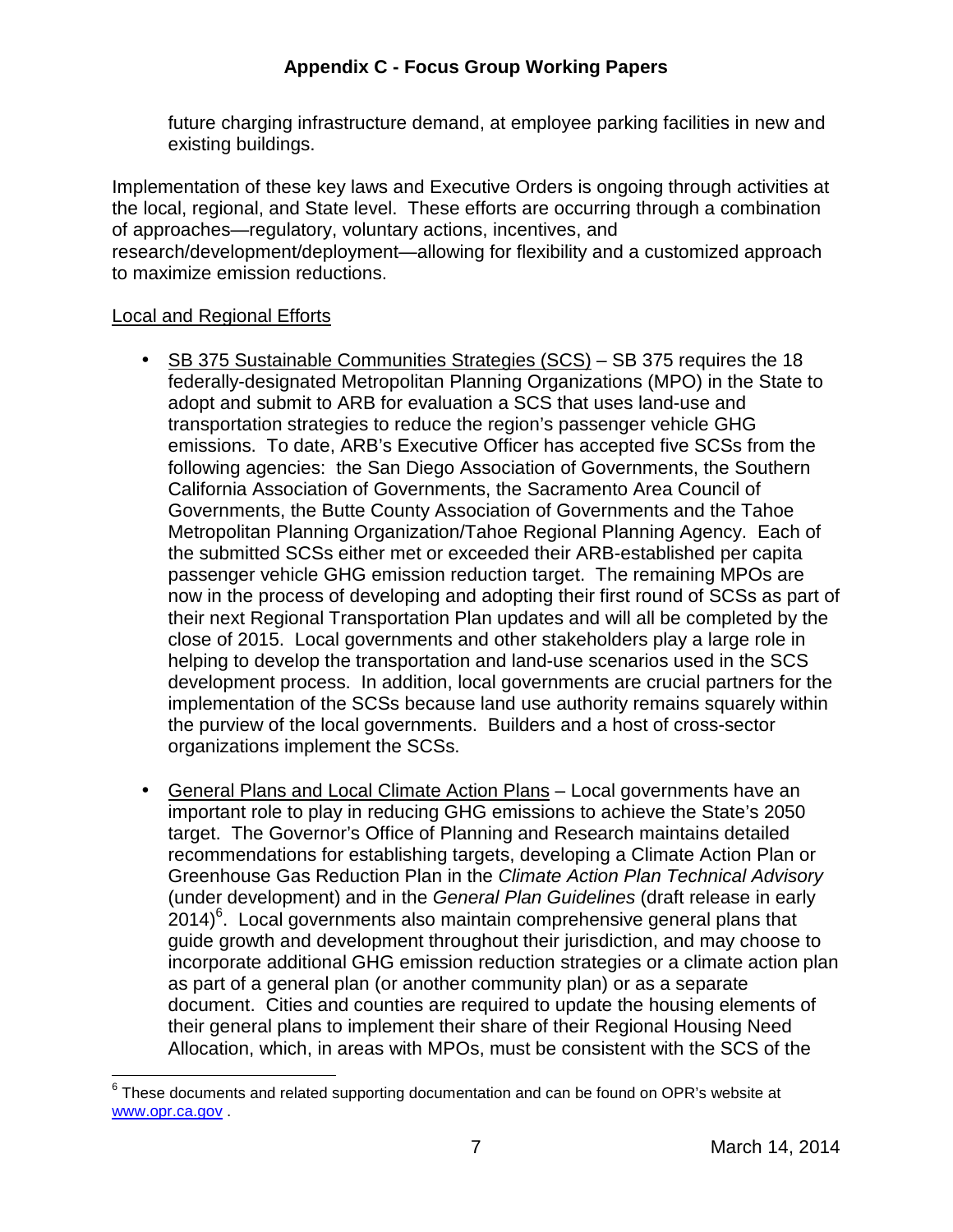regional transportation plans. In addition, other entities, such as universities and special districts, also may prepare long-term development plans that address climate change. There are benefits to aligning the GHG emission reduction strategies in these various plans to take advantage of a wider range of mitigation strategies, streamlining environmental review, and establishing a consistent set of baseline conditions and growth assumptions. These local planning products often result in complete streets policies, bicycle and pedestrian master plans, Safe Routes to School programs, and much more.

 Many of these local and regional efforts will not only benefit climate and air quality outcomes, but will also positively impact resource conservation, quality of life, public health measures, economic indicators, and social equity. The frameworks established in adopted SCSs call for strategies that will deliver these co-benefits, thus full implementation of the first round of SCSs and other local plans should bring about a suite of improvements to California regions.

#### **State Efforts**

 The **California Alternative Energy and Advanced Transportation Financing Authority (CAEATFA)** has taken the following actions to reduce GHG emissions from transportation sources and support sustainable communities:

• Sales and Use Tax Exclusion Program – The Sales and Use Tax Exclusion (STE) Program provides a sales and use tax exclusion for advanced manufacturers and manufacturers of alternative source and advanced transportation products, components or systems. The STE Program was originally authorized by Senate Bill 71 (Padilla, Chapter 10, Statutes of 2010), which allowed CAEATFA to provide a sales tax exclusion for manufactures of alternative source and advanced transportation products. The STE Program was recently expanded by Senate Bill 1128 (Padilla, Chapter 667, Statutes of 2012) to include advanced manufacturing projects.

 **ARB** has taken the following actions to reduce GHG emissions from transportation sources and support sustainable communities:

- Low Carbon Fuel Standard The Low Carbon Fuel Standard requires a minimum of 10 percent reduction in carbon intensity of transportation fuels by 2020. This accounts for about 19 percent of the goal set forth by AB 32. An additional benefit of this regulation is that it will diversify the fuel pool, which in turn leads to less susceptibility to gasoline and diesel price spikes due to the cost of oil.
- Advanced Clean Cars The Advanced Clean Cars Program includes more stringent GHG emission standards, tighter criteria pollutant standards, and increased zero emission vehicle (ZEV) production requirements from 2017-2025 in passenger cars and trucks, including both battery electric and fuel cell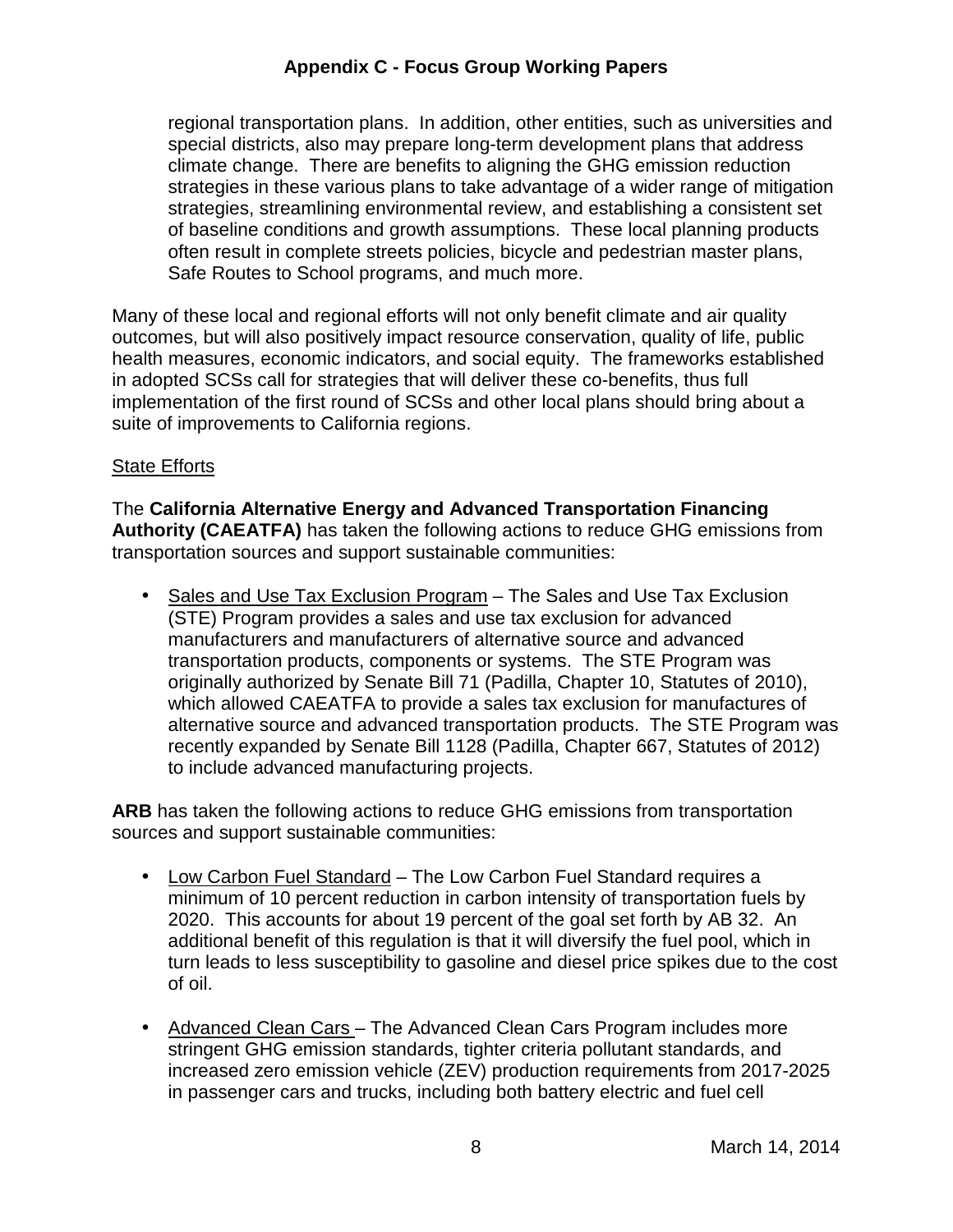vehicles. These regulations will result in light-duty vehicles sold in 2025 emitting 75 percent less smog-forming pollution and 34 percent less GHG emissions.

- Cap-and-Trade Regulation The Cap-and-Trade Regulation is a market-based regulatory program that reduces GHG emissions through a declining cap on 85 percent of California's GHG emissions. Beginning on January 1, 2015, GHG emissions from transportation fuels will be included in the cap.
- SB 375 Sustainable Communities Strategies SB 375 requires ARB to set regional GHG emissions reduction targets. These targets were set in 2010. ARB also evaluates the SCSs to ensure, if implemented, they would achieve the GHG emission reduction targets.
- Ships-at-Berth (Shore Power) The Ships-at-Berth Regulation reduces emissions from diesel auxiliary engines on ships while berthing at California ports by requiring them to plug into grid-based shore power while at berth and turn off the on-board auxiliary engines, or use equally effective alternatives. In addition, four ports (Los Angeles, Long Beach, Oakland, and Hueneme) have received contracts to provide about \$80 million in State grants for early or extra emission reductions at 25 berths upon project completion.
- Heavy-Duty Truck GHG Regulations The Heavy-Duty (Tractor-Trailer) Greenhouse Gas Regulation, adopted by ARB in 2008, reduces GHG emissions by improving the fuel efficiency of heavy-duty tractors through improvements in tractor and trailer aerodynamics and the use of low-rolling-resistance tires. In 2013, ARB adopted a regulation establishing GHG emission reduction requirements for all medium- and heavy-duty vehicles and engines manufactured for use in California, harmonizing with the GHG emission reduction rule finalized by U.S. EPA and the National Highway Traffic Safety Administration (NHTSA) in 2011. For Class 8 heavy-duty vehicles, this "Phase I" GHG standard will reduce new vehicle emissions by four to five percent per year from 2014-2018.
- Diesel Vehicle and Equipment Fleet Rules ARB has adopted a number of fleet rules in recent years to reduce emissions from diesel trucks, buses, and off-road equipment. These regulations were adopted primarily to reduce diesel particulate matter and NOx emissions; however, they provide ancillary climate change benefits by reducing black carbon emissions.
- $\bullet$  emissions from vehicles operating with under inflated tires by requiring automotive service providers to inflate them to the recommended tire pressure. • Tire Pressure Regulation – The Tire Pressure Regulation reduces GHG
- Automotive Refrigerant Regulation This regulation reduces GHG emissions associated with the use of small containers of automotive refrigerant.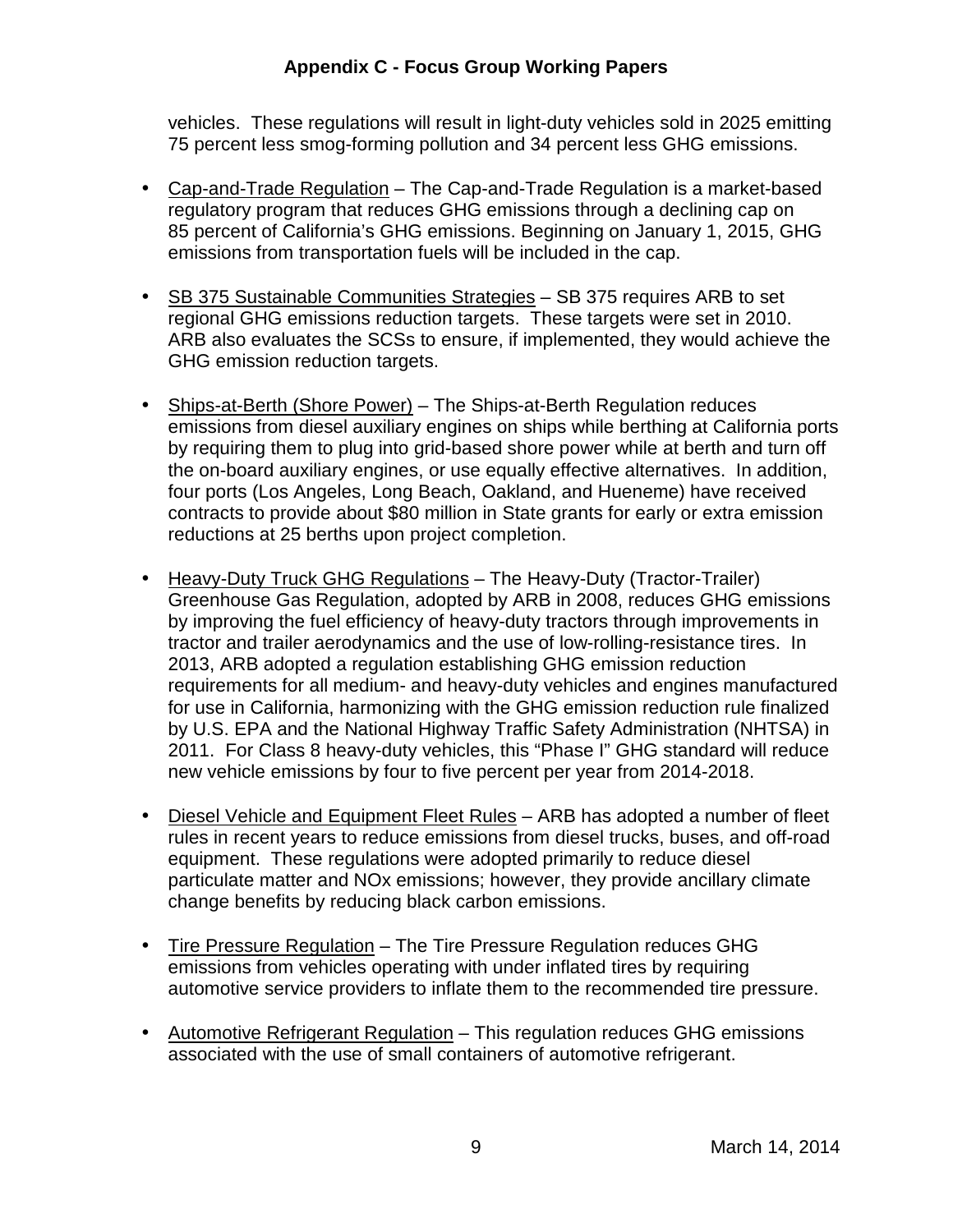• Advanced Technology Incentive Funding - ARB provides funding for advanced technologies that reduce criteria pollutant and air toxic emissions, often with concurrent climate change benefits. To date about \$283 million has been dedicated to these technologies which include: rebates for light-duty plug-in electric and fuel cell vehicles, vouchers for hybrid and zero emission heavy-duty trucks, grants for installation of shore-based electrical power for ships, and technology demonstrations such as hybrid tugboat retrofits. In 2013, the State extended fees for the Air Quality Improvement Program until 2024 which is expected to provide about \$25 million annually for advanced technologies.

 The **California Department of Transportation (Caltrans)** has taken the following actions to reduce GHG emissions from transportation sources and support sustainable communities:

- Published report in April 2013 titled: "Caltrans Activities to Address Climate Change" which quantifies recent activities undertaken to reduce GHG emissions resulting from our statewide operation. It identified that in 2011, these activities resulted in a reduction of approximately 161,500 tons of GHGs, which is the equivalent of removing approximately 31,000 vehicles off the road for one year.
- Concrete Specifications Caltrans has adopted concrete specifications to allow contractors to use greater amounts of less-GHG-intensive alternatives to Portland cement when building roads and bridges. Use of these alternatives is reducing the GHG emissions associated with road projects.
- Alternative Asphalt Pavements Caltrans supports the use of alternative asphalt pavements that contain recycled rubber, recycled pavements, or binding agents, allowing pavement to be mixed and laid at lower temperatures, which reduces GHG emissions associated with manufacturing materials and construction fuel use.
- Mass Transportation Caltrans supports three of the top five Amtrak passenger lines in the country and has taken measures to encourage multi-modal bicycle and train trips. Caltrans financially supports California's local transit operators, which operate over 20,000 buses, rail cars, and other mass transportation vehicles.
- Promoting Biking and Walking Using State and federal funds, Caltrans supports active transportation with over \$1 billion spent on facility projects since 1992. The recently created Active Transportation Program (Senate Bill 99, 2013) increases funding of bicycle and pedestrian infrastructure.
- Blueprint Planning Grants Prior to adoption of SB 375, Caltrans provided \$20 million in grants to help regional transportation agencies create long-term integrated transportation and land use plans.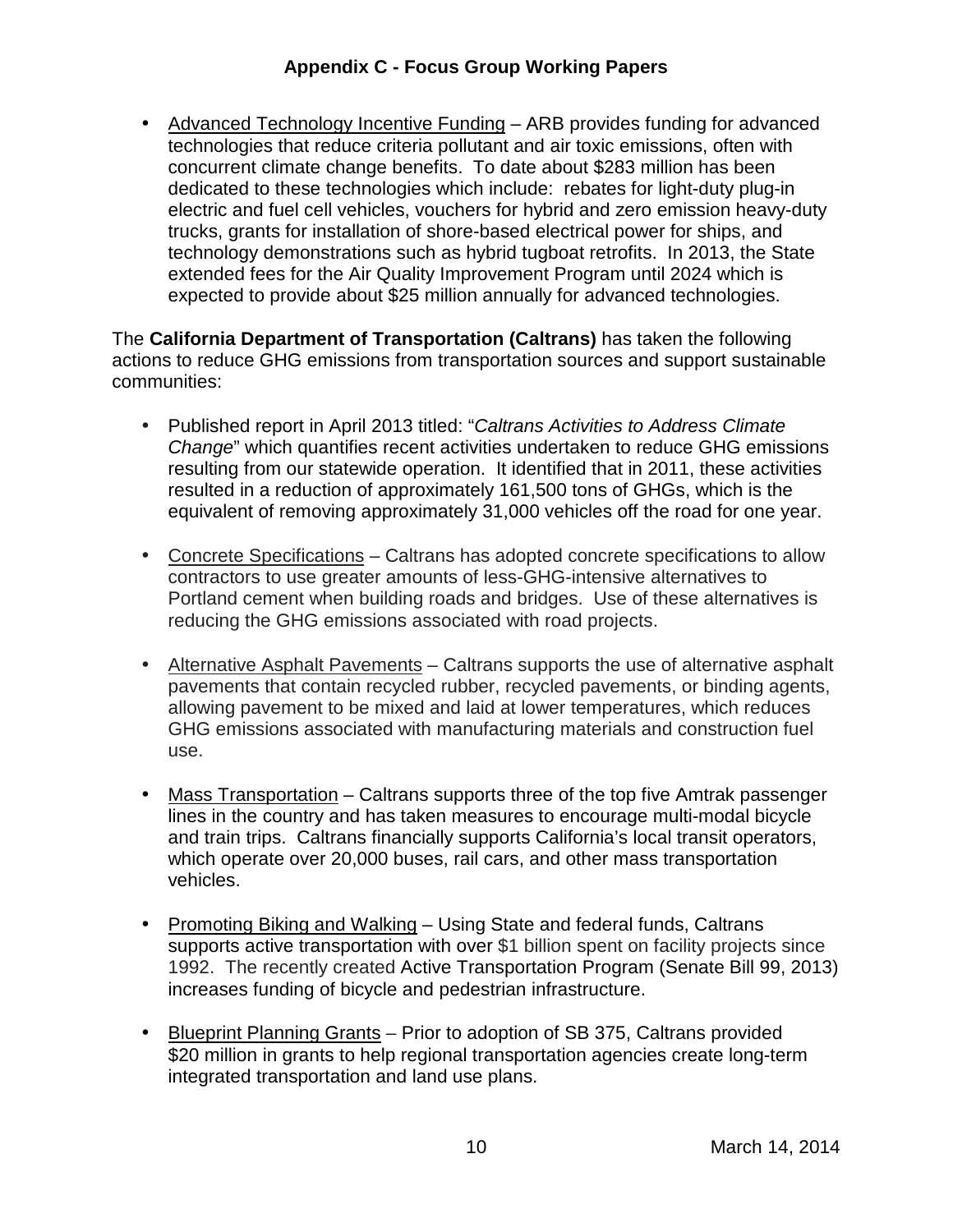- Complete Streets Implementation Action Plan The Complete Streets Implementation Action Plan spurred a series of comprehensive edits to the Highway Design Manual that have the potential to reduce GHG emissions by creating streets conducive to all modes of travel.
- Environment Justice Support Caltrans administers the Community-Based Transportation Planning and Environmental Justice grant programs that include the goal of integrating land-use and transportation planning through the public engagement process.
- Alternative Fueled Vehicles Caltrans operates approximately 3,000 alternative fuel vehicles as well as other advanced technology vehicles and equipment that reduce fuel consumption.
- High Occupancy Vehicle (HOV)/High Occupancy Toll (HOT) New HOV lanes allow cars with at least two (or in some cases, three) occupants to bypass congestion, as well as HOT lanes that are open to carpools or to single-occupant vehicles that pay a fee. These lanes have the potential to reduce GHG emissions by encouraging drivers to carpool.
- Recycled Materials Caltrans uses recycled materials such as tires to reduce hill side erosion, and the use of agricultural green waste as mulch for roadway landscaping.

 The **California High Speed Rail Authority (Authority)** has taken the following actions to reduce GHG emissions from transportation sources and support sustainable communities:

- Initial High-Speed Rail Segment Construction of the high-speed rail system is underway with the award of the first construction contract in August 2013. As soon as the initial operating segment opens it will reduce GHG emissions through shifting trips from air and driving.
- Clean Construction The Authority is committed to net-zero emissions during construction through new, clean construction vehicles, materials recycling, and an urban forestry emissions offset programs in the Central Valley that will provide direct GHG reduction and compound air quality and energy savings benefits. All major contracts include the green construction requirements, and the RFP for urban forestry is scheduled for release in Spring 2014.
- Renewable Energy The Authority has committed to using 100 percent renewable energy for the high-speed rail system and in April 2013 released a formal Call to Industry: Sourcing Renewable Power Supplies to solicit guidance and insight about purchasing renewable power sources.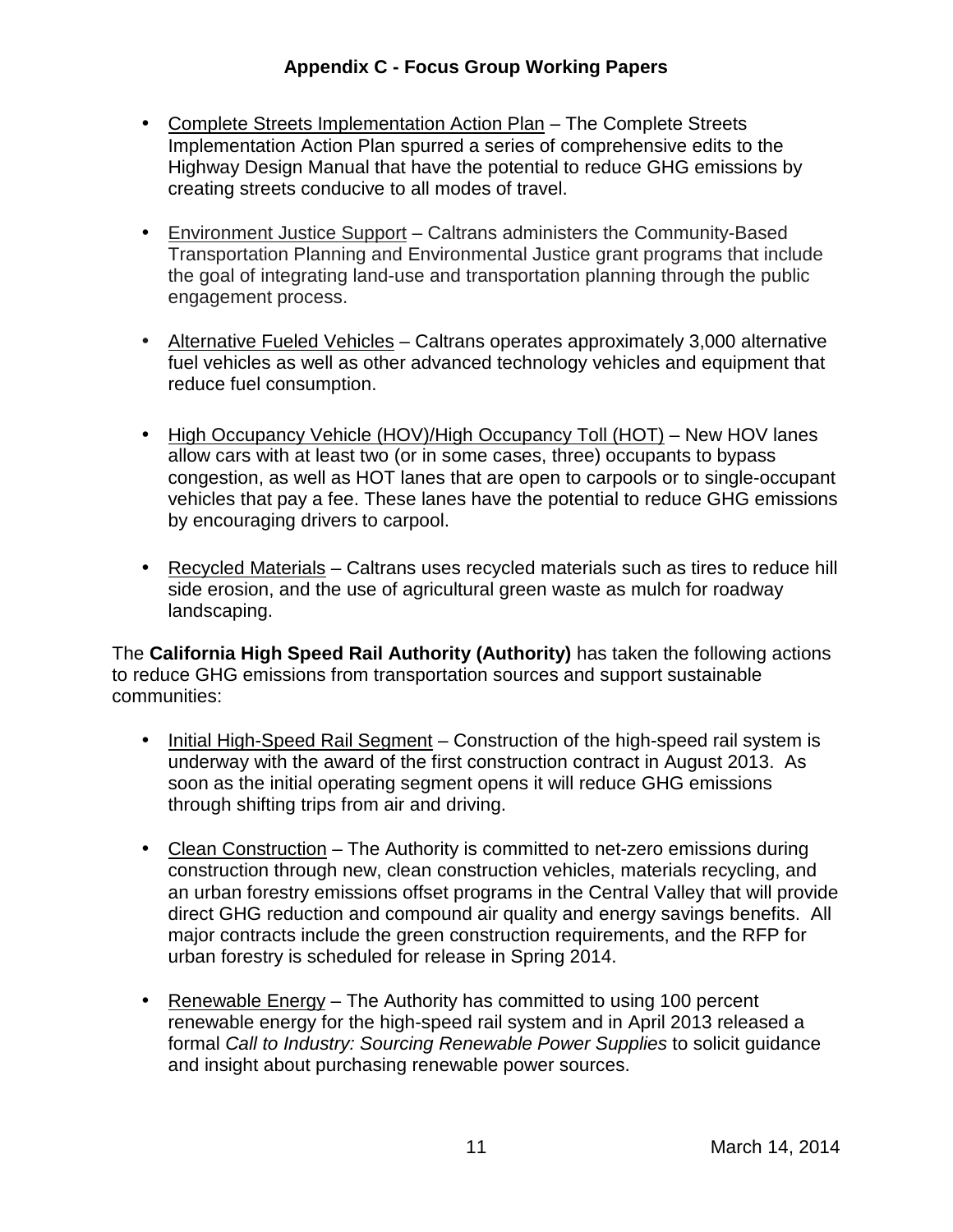- anticipated to have high-speed rail stations. This planning funding partnership, administered by the Authority, provides local jurisdictions planning funds to develop market analyses, zoning revisions, general plan updates, or other planning activities to develop TODs that support local sustainable community goals and high-speed rail ridership. This program includes up to \$9,000,000 from federal, State, and local sources. • Transit Oriented Development – The Authority has engaged seven cities that are
- Rail Modernization As part of the investments to support the high-speed rail system, regional commuter and urban rail systems are being upgraded and expanded to provide connectivity to the future high-speed rail system, as well as shared-use investments that high-speed rail will ultimately access, such as the electrification of the Caltrain corridor between San Francisco and San Jose. The direct GHG reductions of Caltrain electrification will be realized in 2019, while the investment in other systems will see GHG reductions from increased ridership and mode shift.
- Agricultural Conservation As part of mitigation for the high-speed rail system, the Authority, through an agreement with the department of Conservation, is seeking permanent agricultural easements from willing sellers. Ideally, these easements support local jurisdictions land use priorities to protect at-risk land from development, reinforcing compact land use.

 The **Department of Motor Vehicles (DMV)** has taken the following actions to reduce GHG emissions from transportation sources:

- Alternative Service Delivery Channels The DMV continues to expand alternative service delivery channels to reduce the need for customers to have to visit a field office. On-line transactions offer the ability to make appointments, obtain handbooks, access training videos and take sample tests.
- *"Clean Air" Vehicles* The DMV administers a program to promote the purchase and use of plug-in and other low emission vehicles. A vehicle that meets specified emissions standards (plug in hybrids, compressed natural gas, battery electric and fuel cell electric vehicles) may be issued Clean Air Vehicle decals that allow the vehicle to be operated by a single occupant in the HOV (carpool or diamond) lanes of California's freeways. Green clean air vehicle stickers have been available since January 1, 2012 to the first 40,000 applicants that purchase or lease vehicles meeting California's enhanced advanced technology partial zero emission vehicle requirements (plug in hybrids). The law also extended the sunset date for the white stickers issued to battery electric, fuel cell electric and compressed natural gas vehicles until January 1, 2019.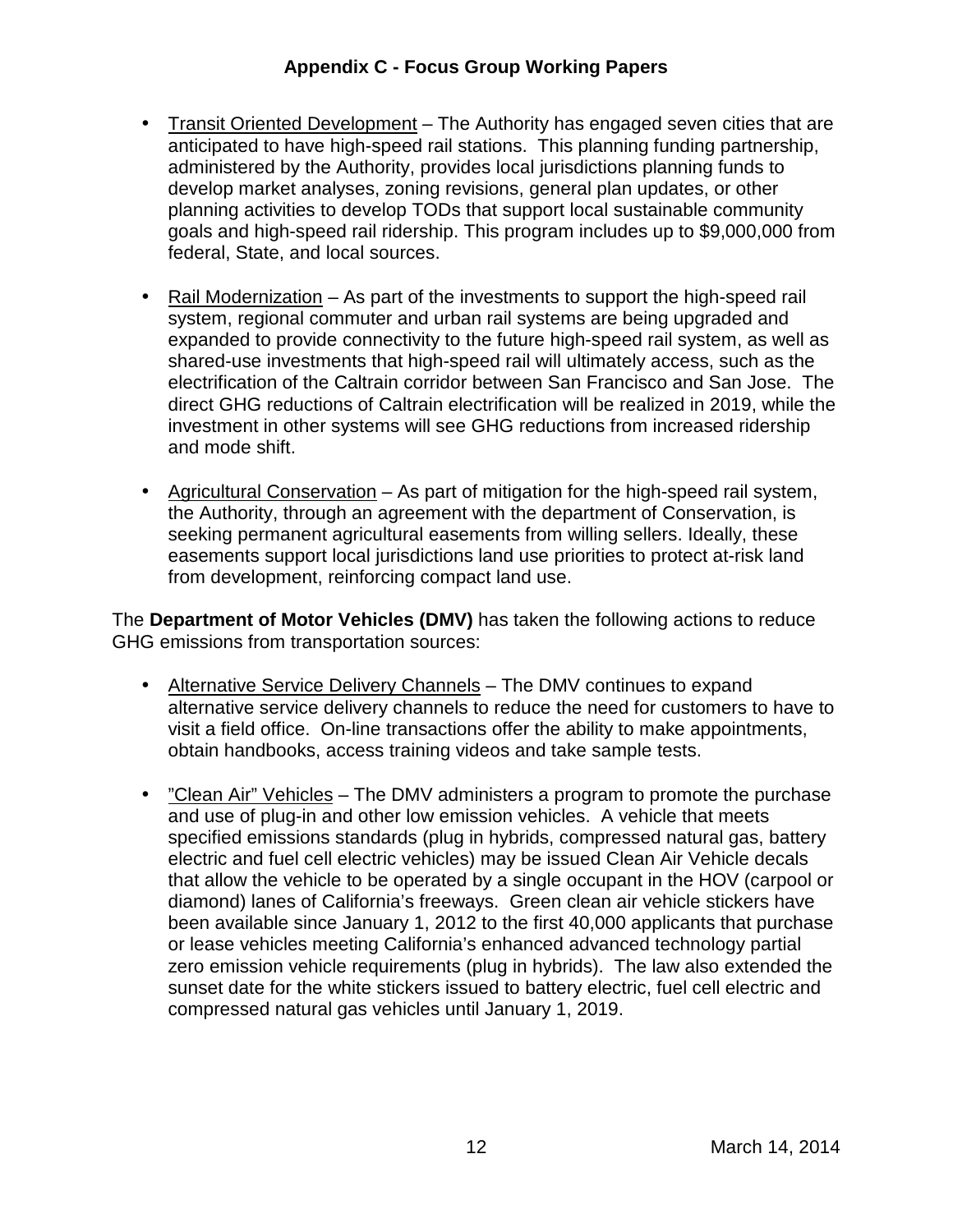The **California Highway Patrol (CHP)** has taken the following actions to reduce GHG emissions from transportation sources:

- Active Transportation Grants As biking and walking become more available commute options, CHP is engaged in active bike and pedestrian safety grants. These focus on those areas where bike and pedestrian collisions are most frequent.
- Active Transportation Roadway Signage Through its membership on the California Traffic Control Devices Committee, CHP is working with cities that are experimenting with various roadway markings, configurations and signage to promote and enhance the safety of cleaner modes of transportation.
- Polluters Enforcement CHP works in partnership with ARB and Bureau of Automotive Repair regarding: enforcement of gross polluters and/or racing vehicles; modified exhaust, catalytic converters removed, engine modifications, etc., resulting in reduced polluters; assists ARB inspectors at roadside smog inspections throughout the state; commercial enforcement personnel routinely inspect and enforce California Vehicle Code statutes related to exhaust system requirements/maintenance on commercial motor vehicles. CHP's commercial vehicle enforcement program is incorporating proper tire inflation into the commercial vehicle inspection protocol.
- Electric School Buses Along with ARB, Energy Comission, and industry, CHP works to increase the use of electric school buses.

 The **California Energy Commission (Energy Commission)** has taken the following actions to reduce GHG emissions from transportation sources:

- Advanced Technology Incentive Funding The Alternative and Renewable Fuel and Vehicle Technology Program (ARFVTP) invests \$100 million annually to develop and deploy advanced technology fuels, hydrogen and other fueling infrastructure, vehicles (including zero emission buses), and workforce skills necessary to operate and maintain these new technologies. Over \$400 million has been invested to date for more than 250 projects through ARFVTP, with about 30 percent of the funding going to advanced technology truck projects. This Energy Commission program has also been extended until 2024, at which time over \$1.5 billion will have been invested in advanced technologies, low-carbon fuels, fueling infrastructure and vehicle projects.
- Vehicles and Fuels Research Research and development efforts for GHG emission reductions have focused on improving the performance, efficiency and economics of natural gas and electric vehicles. These efforts include support to develop optimized natural gas engines with little or no performance or efficiency penalties. Planning is underway to demonstrate used medium-duty electric vehicle repower projects, hybridization designs that use battery power to minimize emissions, idling, and low-load engine operation. Research will also demonstrate the viability of in-state manufacturing and performance of on-board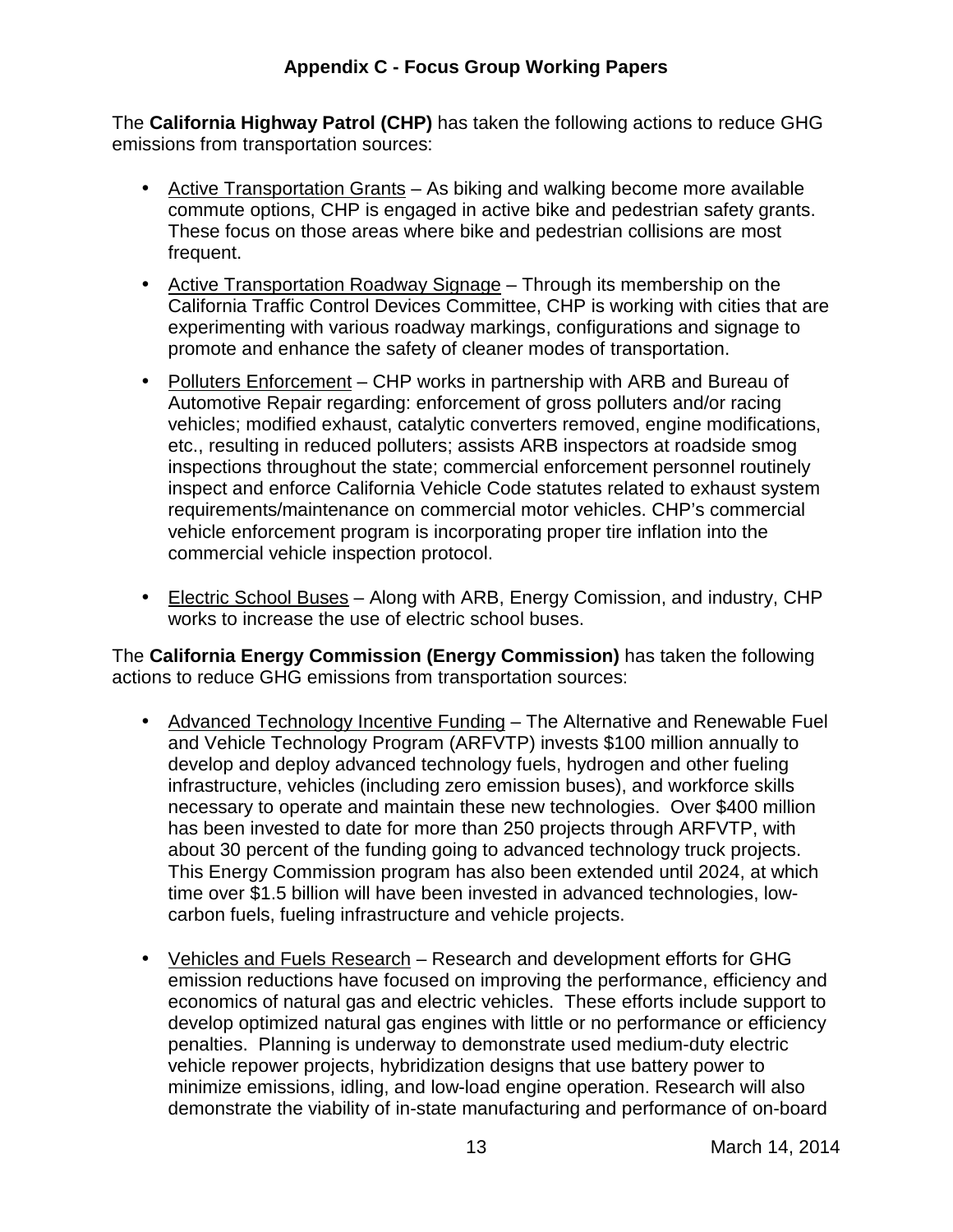advanced natural gas fuel tanks, as well as production of renewable natural gas from waste feedstocks.

• Battery Technology Research - Vehicle-grid integration research and demonstrations evaluate technical and economic feasibility for both consumers and utilities. It includes advanced bench-scale recycling processes with potential for commercial scale-up. Battery standardization research will capture lessons learned from previous efforts, life-cycle costs, and pathways to implement. The Energy Commission has proposed further research under the Electric Program Investment Charge (EPIC) on vehicle-grid integration, smart or managed charging, and battery second use.

 The **Strategic Growth Council (SGC)** has taken the following actions to reduce GHG emissions from transportation sources and support sustainable communities:

- Sustainable Communities Planning Grant and Incentives Program The SGC manages this local assistance grant program to fund cities, counties, and regions that conduct sustainable community planning, including transit-oriented development, with the requirement that the funded activities will lead to reduced GHG emissions. More than \$50 million of grants have been awarded to date, with approximately \$16 million allocated in the recent Round 3 solicitation. The Governor's Proposed Fiscal Year 2014-15 Budget allocates up to \$100 million to support SB 375 implementation.
- Modeling Incentive Awards In 2009, the SGC awarded more than \$10 million to fund data gathering and model development projects necessary for regional agencies to comply with SB 375 (2008). The majority of these awards went to the State's 18 Metropolitan Planning Organizations, every one of which received funding from this program to improve the modeling available for their SCSs.
- UrbanFootprint The SGC funded the UrbanFootprint land use scenario planning tool, which is available to State agencies, regional agencies, and local governments to identify the sustainability impacts of user-provided land use scenarios.
- Barriers to Infill Development In 2013, the SGC adopted an infill action plan to mitigate the barriers to sustainable infill development. These actions will facilitate transit-oriented development and other low-VMT development strategies.
- Health in All Policies Task Force The interagency Health in All Policies Task Force (facilitated by the Department of Public Health and operating under the auspices of the SGC) has conducted internal and external outreach to support local entities in the implementation of complete streets and active transportation.
- Local Government Outreach The SGC pursues a many-faceted outreach and education program to support its grantees and other local governments by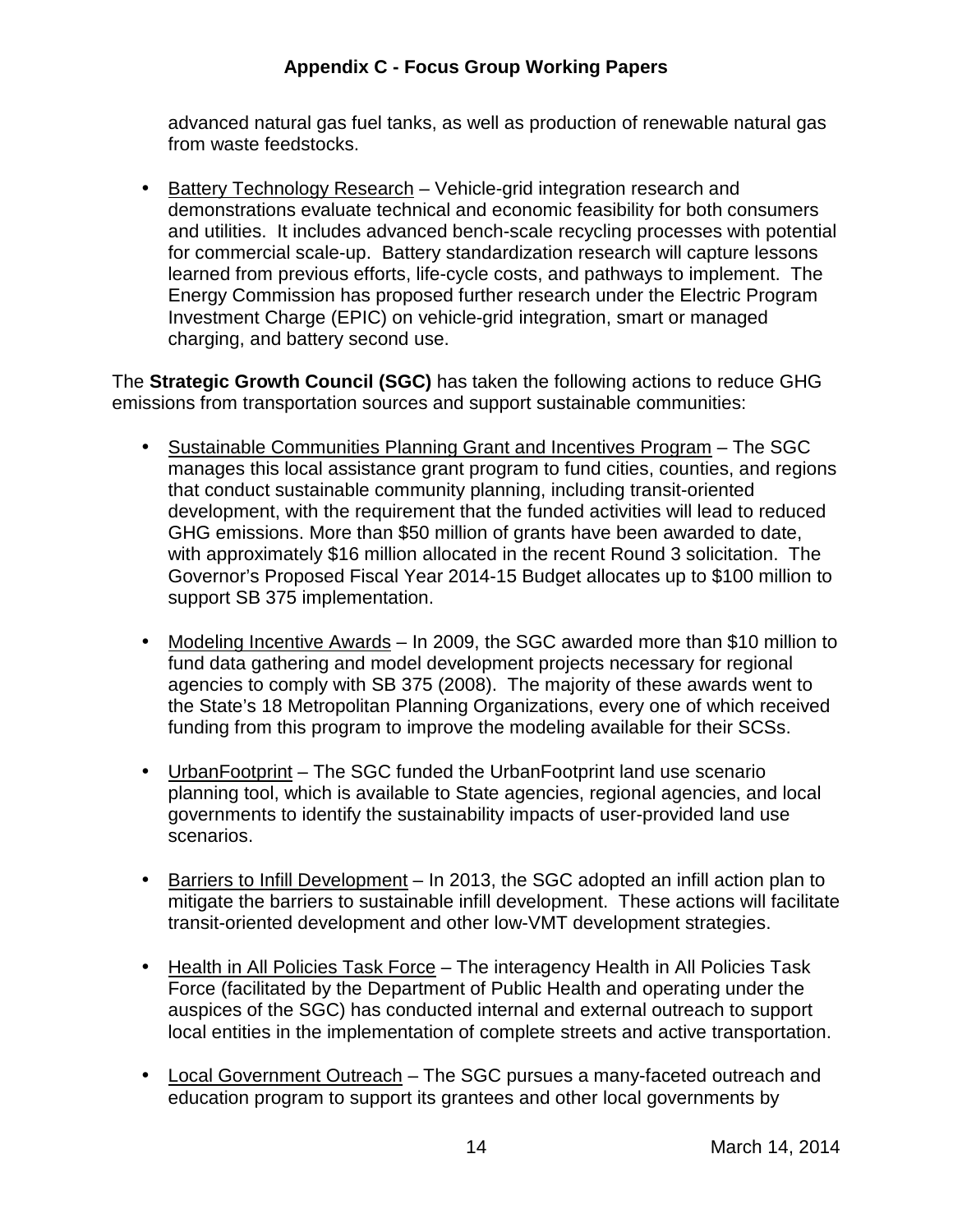connecting them to state resources and to one another. These efforts ultimately result in increased local capacity and increased adoption of sustainability practices among these local entities.

• Sustainability in State Infrastructure Spending - In 2013, the SGC initiated a project to integrate the State's Planning Priorities and the Environmental Goals and Policy Report into State agencies' infrastructure investment decision-making processes. The Council is developing a guidance document that assists with the incorporation of these priorities into future State infrastructure investment decisions within normal activities and coordination efforts.

 The **California Public Utilities Commission (CPUC)** has taken the following actions to reduce GHG emissions from transportation sources:

- Alternative Fuel Vehicles Policy CPUC is developing utility policy on alternative fuel vehicles to make sure the electric utilities that the CPUC regulates are prepared for the projected statewide market growth of plug-in electric vehicles (Rulemaking 09-08-009).
- Electric Vehicle Charging Infrastructure In 2012, as a result of a settlement to resolve energy crisis litigation, NRG agreed with the CPUC to invest more than \$100 million in charging infrastructure including 200 DC fast chargers and 10,000 "make ready" plug-in units at 1,000 locations.
- Energy Rates for Vehicle Charging In 2012, the CPUC approved a temporary discounted energy rate for government agencies in Southern California Edison's territory to demonstrate and develop the market for zero emission electric bus technologies.
- Electric Vehicle Pilots The CPUC approved several pilot projects each underway in three investor-owned electric utility service territories. The objectives of these pilots include understanding consumer charging behaviors, evaluating the impacts of time of use energy rates and metering technology, and testing the use of electric vehicles as demand response and limited energy storage resources.
- Battery Second Life Grid Applications In 2013, CPUC approved a PG&E pilot to test how it can procure grid value from vehicle batteries both during and after their useful life in the vehicle. This pilot will help develop contracting methods that can be scaled up to commercial scale in the future, helping to improve the value proposition for PEV owners and PEV fleet operators.
- Support for Electric Vehicle Customers In Rulemaking 11-03-012 (2011-present), CPUC is developing the utility mechanism for returning revenue from the sale of Low Carbon Fuel Standard credits to benefit electric vehicle customers.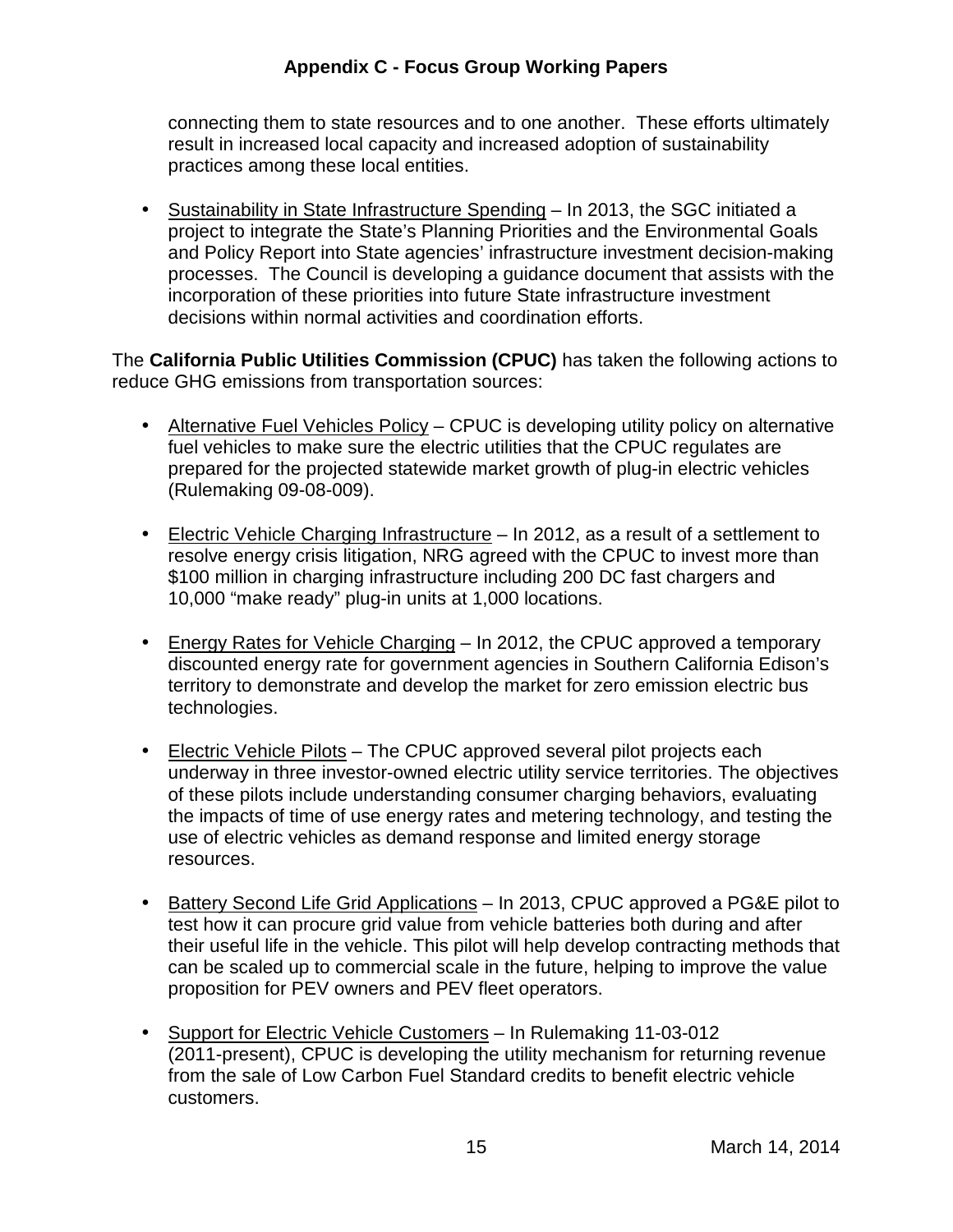The **California Department of Housing and Community Development (HCD)** has taken the following actions supporting reduction of GHG emissions from transportation sources and sustainable communities:

- Synchronized Regional Housing and Transportation Planning Pursuant to SB 375, HCD has coordinated the Regional Housing Need Allocation process and housing element review with development of regional transportation plans and their SCSs.
- Housing Element Review and Certification HCD reviews and certifies the housing elements of the general plans of local governments, which include identification of infill and TOD sites with appropriate zoning, development standards, and programs supporting development of RHNAs implementing their respective RTP/SCS.
- Funding of Infill and Transit Oriented Development Projects HCD awards competitive low interest loans and grants to finance infill infrastructure grants, affordable housing, and TOD. These include higher density mixed use and mixed income housing developments and infrastructure supporting transit use, e.g. bike and pedestrian improvements.
- Housing Related Park Funding HCD awards incentive grants for the creation or improvement of local parks to local governments which have constructed and/or preserved affordable housing. Bonus points are awarded for applications serving disadvantaged communities, those in park-deficient areas and when consistent with a regional blueprint plan.
- Technical Assistance and Regulatory Relief HCD assists local governments and stakeholders in using provisions of State housing and land use law and best practices to implement housing and land use policies and programs supporting sustainable development patterns and practices. HCD works with other agencies to identify and resolve regulatory barriers to higher density and affordable housing development, including for example, housing sited proximate to high volume roadways.
- Electric Vehicle Charging Building Code Changes HCD is developing recommendations for inclusion of plug-in stations for electric vehicle charging in the residential building code.

# Federal Efforts

• Vehicle Emission Standards - The U.S. Environmental Protection Agency (U.S. EPA) and the National Highway Traffic Safety Administration (NHTSA) are taking coordinated steps—through setting GHG emission standards and improved fuel economy—to enable the production of a new generation of clean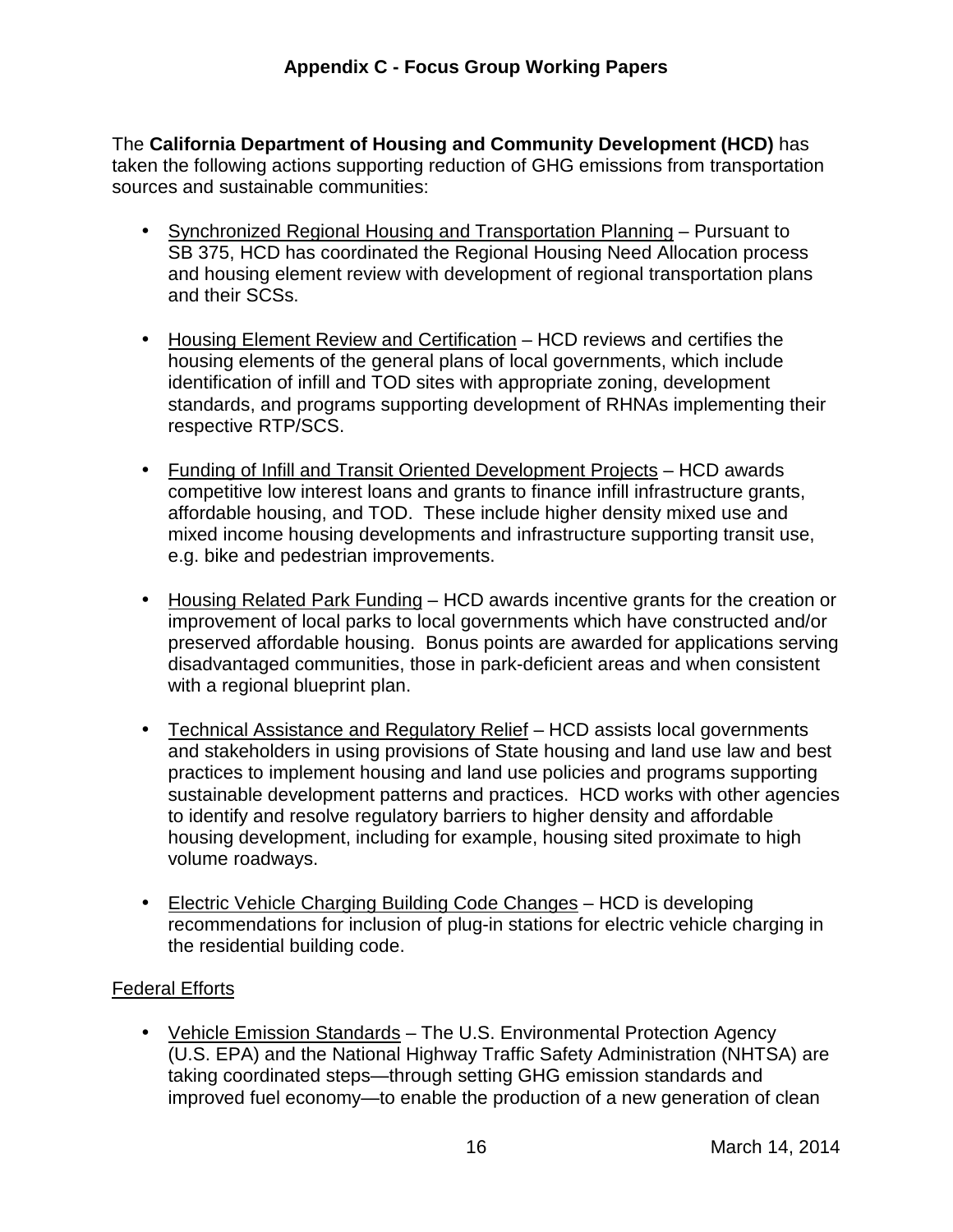vehicles. The agencies have finalized standards to extend the light-duty vehicle GHG National Program for model years 2017-2025 and have adopted GHG regulations for heavy-duty engines and vehicles. These efforts are coordinated and aligned with California standards.

- Tax Credits for Advanced Technology Vehicles The federal government provides tax credits of varying amounts for the purchase of qualifying plug-in and fuel cell light-duty vehicles and the installation of alternative fuel infrastructure.
- Federal Renewable Fuel Standard (RFS) The RFS program was expanded by the Energy Independence and Security Act (EISA) of 2007 to include diesel in addition to gasoline, and increased the volume of renewable fuel required to be blended into transportation fuel from 9 billion gallons in 2008 to 36 billion gallons by 2022.
- Partnership for Sustainable Communities The U.S. Department of Housing and Urban Development (HUD), U.S. Department of Transportation (U.S. DOT), and U.S. EPA have joined together to help communities nationwide improve access to affordable housing, increase transportation options, and lower transportation costs, while protecting the environment through coordinated federal housing, transportation, water, and other infrastructure investments. Several of the first rounds of HUD Sustainable Communities grants were awarded to regions in California.
- Transportation Funding U.S. DOT issues grants, in accordance with federal transportation authorization (current legislation: MAP-21, the Moving Ahead for Progress in the 21st Century Act), to eligible recipients for planning, vehicle purchases, facility construction, operations, and other purposes. These include funding for surface transportation improvements and planning, fixed guideway systems, rail, and bike/pedestrian projects.
- Air Quality and Energy Efficiency Transportation Incentive Funding U.S. EPA has provided funding for SmartWay financing and periodically issues smart growth grants to support activities that improve the quality of development. The U.S. Department of Energy has several funding programs and initiatives to support energy efficiency, reducing petroleum consumption through transportation projects, and advanced vehicle technologies including, but not limited to: Energy Efficiency and Conservation Block Grant (EECBG) Program, Clean Cities initiative, and research and development funding through the Vehicle Technologies Office.
- Vehicle to Grid Projects Pursuant to Executive Order 13423 (Strengthening Federal Environmental, Energy, and Transportation Management), the U.S. Department of Defense is converting its non-tactical fleets at Los Angeles Air Force Base and China Lake Naval Air Warfare Station to provide vehicle-grid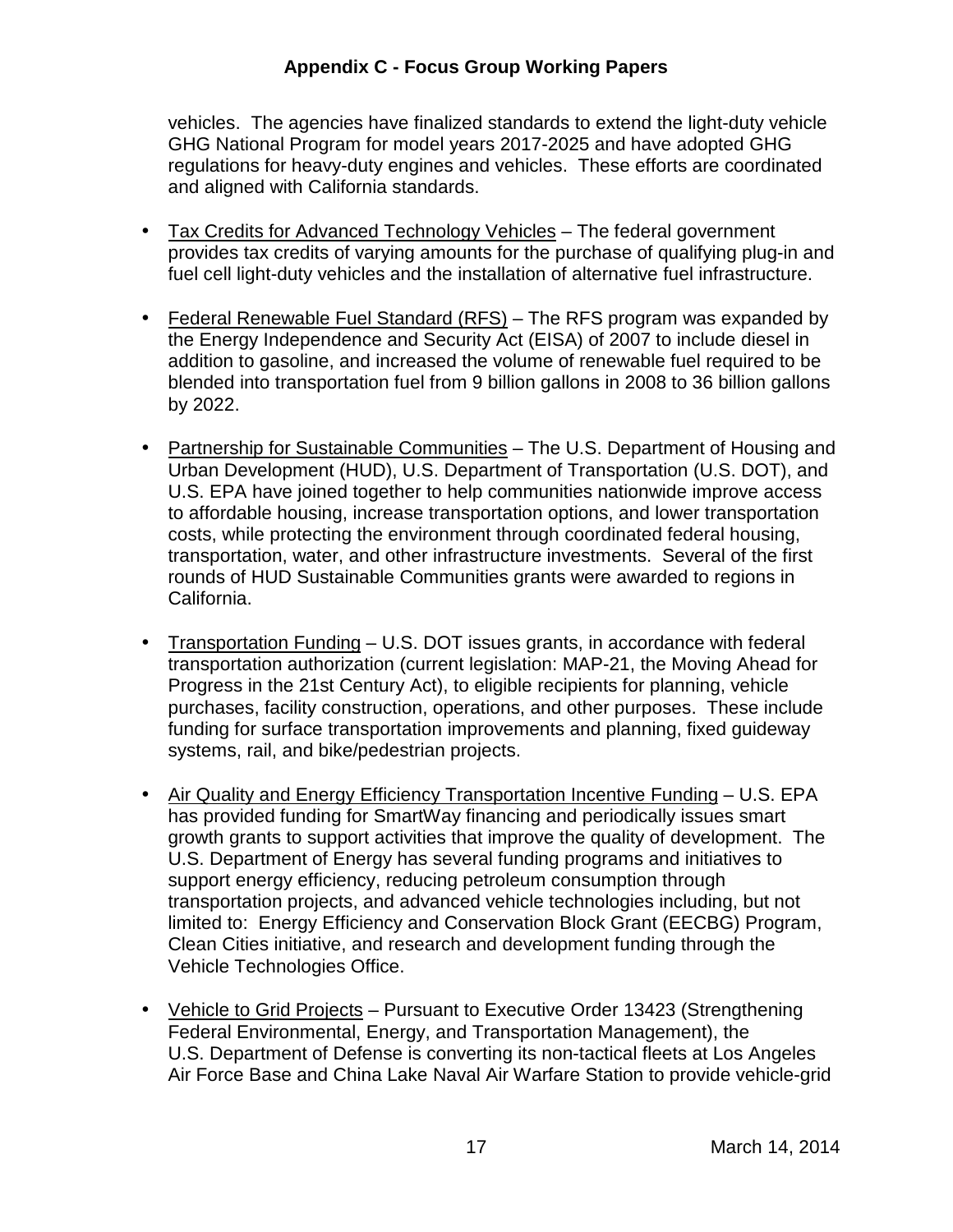integration demand response and battery storage to the California Independent System Operator's wholesale energy and ancillary services markets.

#### **III. System Outlook – Coordinated Policy and Planning**

 This section provides an overview of the necessary transition for the transportation sector in the 2035 and 2050 time-frames to meet California's climate change and air quality goals, and the initial steps over the next five years for how to get there. The section is organized into three strategy areas: (1) sustainable community and passenger transportation strategies; (2) freight transportation strategies; and (3) low carbon fuels and energy for transportation. However, we acknowledge significant crossover between these categories, and strategies for one category may affect the others. For example, future fuel and energy needs are directly related to the evolution of passenger and freight transportation. In each of these strategy areas, coordinated policy and planning will be required to strategically leverage public funding, align State-level regulations towards common strategies, and conduct local planning for inter-regional corridor and community development.

 Achieving the long-term emission goals will require a new approach in policy development and implementation. A new coordinated policy and planning approach should utilize all available means, including, but not limited to, regulations, regional planning, enforceable agreements, project mitigation, and a sustained commitment to incentives (e.g., grants, vouchers, rebates, parking or transit benefits, high occupancy vehicle lane access, etc.). Each of these can play a strategic role in implementation of the vision for transportation. For example, alignment of statewide energy and emissions regulations and coordinated regional planning will be important to strategically encourage common strategies and maximize environmental benefits. Where commercialization barriers exist for new technologies, strategic use of public funding should catalyze new solutions or consumer acceptance. Existing consumer rebates for light-duty plug-in electric and fuel cell vehicles are expected to play a significant role in the full-scale commercialization of these technologies for years to come.

 Fundamental to successful coordinated planning efforts is the framing of a consistent vision for California's transportation system that is reflected across the plans produced within and across different agencies. For example, over the next several years, ARB is undertaking significant efforts that all address transportation in some way: (1) the First Update to the Climate Change Scoping Plan; (2) the 2014 Sustainable Freight Strategy; (3) SB 375 target review; (4) the next major set of Ozone State Implementation Plans in 2016, and (5) the next phase of standard setting for vehicle and engine smog, toxics, and GHG emissions. During the same time period, Caltrans will produce the 2014 California Freight Mobility Plan and the 2040 California Transportation Plan in 2015. High Speed Rail is investing in local transit systems and will break ground in the central valley, providing an alternative to air and auto travel. In addition, the Energy Commission prepares a biennial integrated energy policy report that provides an overview of major energy issues and trends facing California and makes energy policy recommendations based on energy assessments and forecasts. Coordination across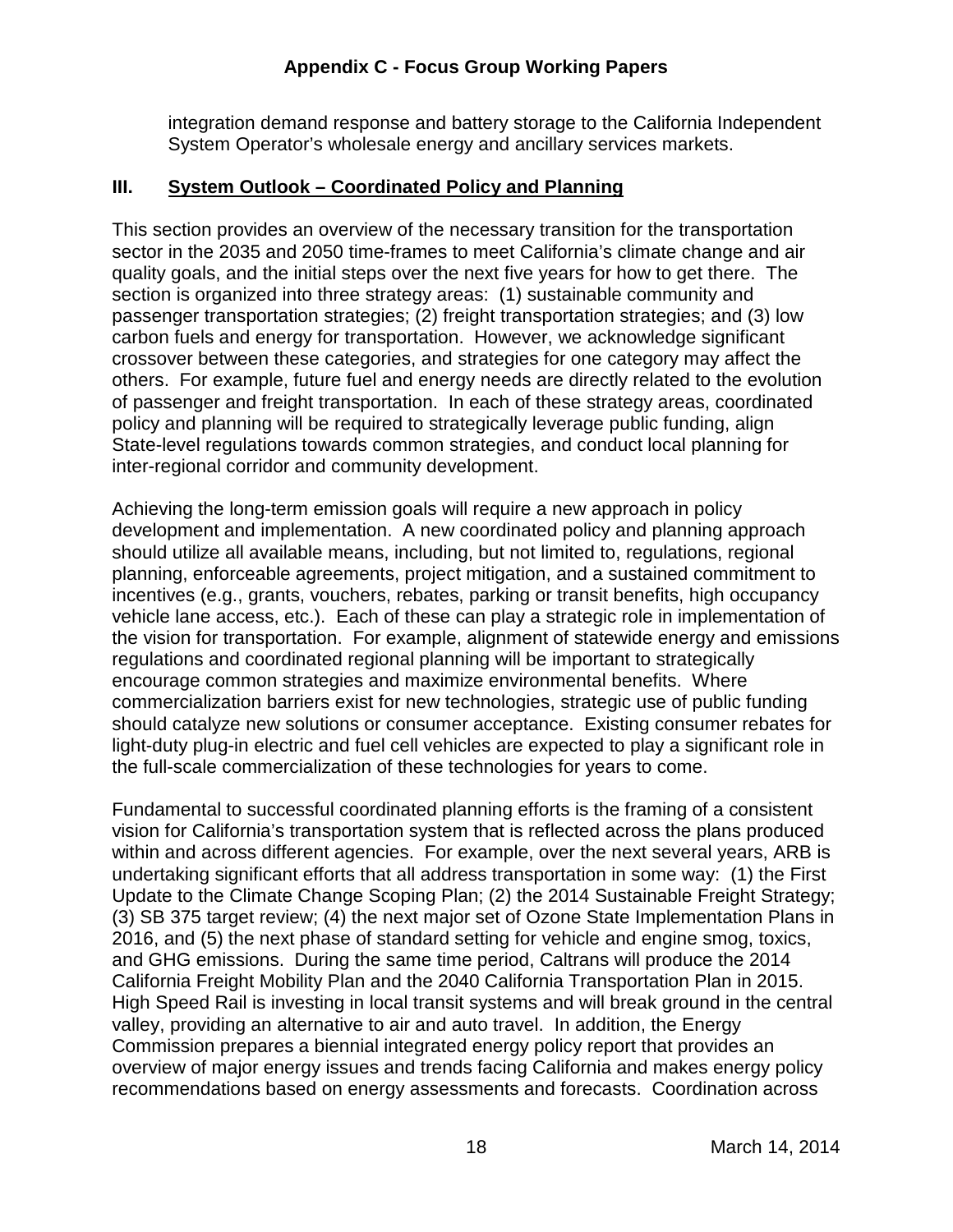State agencies is essential, just as it is equally imperative for the statewide efforts to incorporate the planning and implementation activities of the regional and local agencies. Tools developed to support these planning efforts should emphasize the needs of vulnerable communities including, but not limited to, access to affordable public transit, electric vehicle charging or other low-carbon fueling infrastructure; accessible low-cost housing; protections against housing displacement, and localized public health benefits.

 Many of the strategies discussed in this section will require a long lead time to realize the benefits. Various strategies rely on infrastructure improvements that can take years to execute from planning to construction or advanced technologies to be developed and commercially available. Because of these practical hurdles, as well as the inevitable fleet and land-use transformation time delays, it is critical to start the planning and implementation of these strategies in the very near future in order to meet the 2032 and 2050 air quality and GHG emission reduction goals. This will require strong collaboration and partnerships, especially at the regional level, to ensure successful roll-out of the described strategies.

#### 1) Sustainable Communities and Passenger Transportation - Beyond SB375 and **Advanced Clean Cars**

## Sustainable Communities and Other Vehicle Miles Traveled Reduction Strategies

 In many ways, SB 375 provided a gust of wind to planning coordination efforts that had already begun prior to the law's passage in 2008. In combination with the goals and procedures outlined in SB 375, that change represents a paradigm shift in how traditional transportation, land use, and housing planning is conducted and continuing those efforts will be crucial to meeting future GHG reduction goals. Each of the MPOs' SCSs completed thus far demonstrate a comprehensive shift away from business-as- usual planning, resulting in per capita VMT reductions along with a host of additional benefits that improve the quality of life for Californians. By 2035, residents in the San Diego region will make nearly one third of their trips using a transportation mode other than driving alone. Changes in the Southern California housing stock, where two thirds of new housing will be multi-family by 2035, will provide residents with greater choice in the type of place to live. The Bay Area will experience a 20 percent increase in the region's share of car-free trips by the year 2040. In the Sacramento region, jobs located within high-frequency transit areas will more than double by 2035, making it easier for commuters to get to work. These are just a few examples of the ways that improved regional planning in coordination with local governments will reduce per-capita VMT and support vibrant, livable communities.

 SB 375 has provided a new planning framework wherein regional and local governments integrate efforts to improve land use and transportation decisions in support of the State's GHG emission reductions by lowering vehicle miles traveled. As often as every four years, but at least every eight years, ARB is tasked with revisiting the 2020 and 2035 GHG emission reduction targets that it first set in 2010. ARB is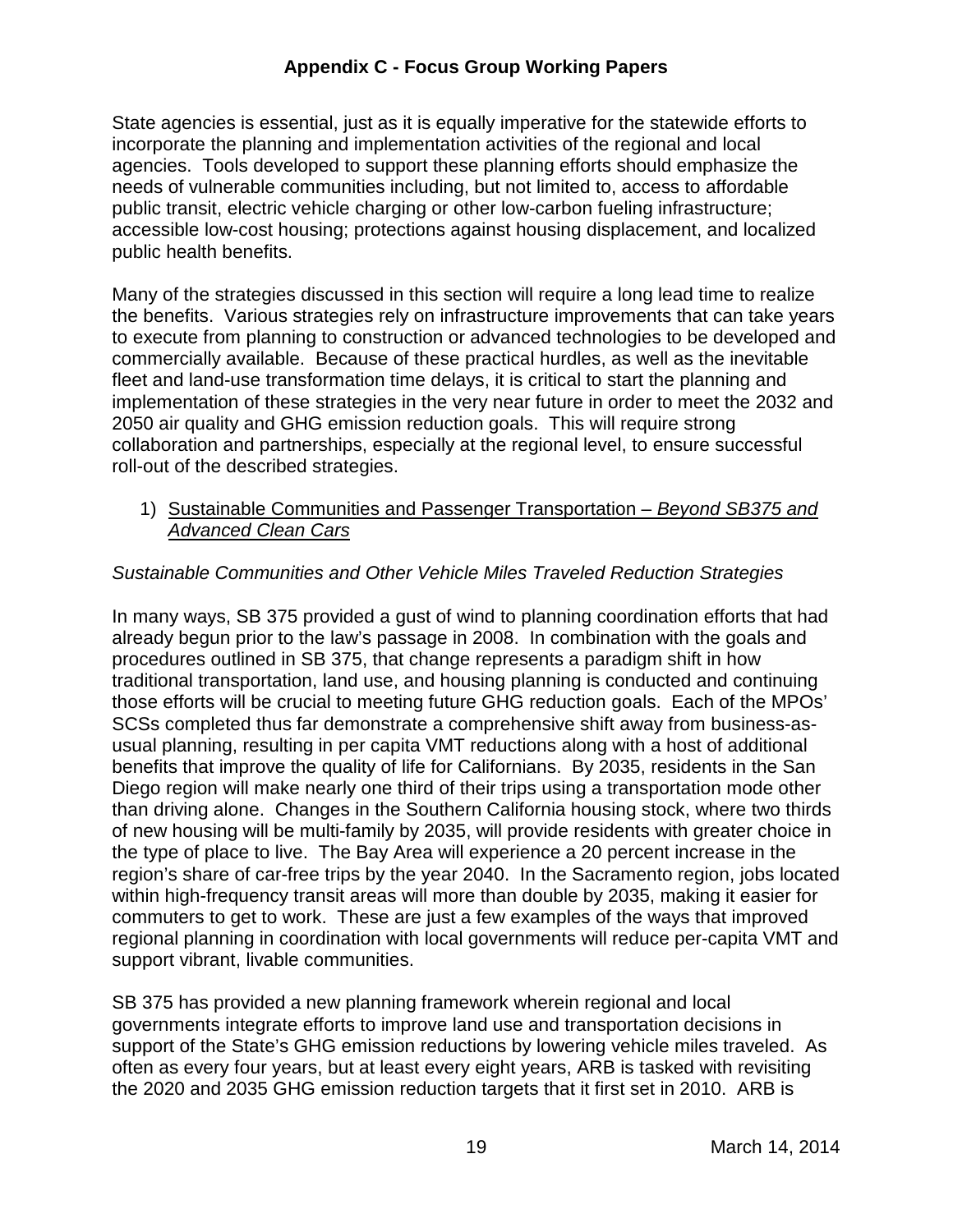currently limited to setting GHG emission reduction targets for the years 2020 and 2035. Beyond 2035, additional legislation will be needed to set targets that specifically link GHG emission reductions to sustainable community planning or VMT reduction. As SCSs are developed, agencies should ensure strong equity and environmental justice metrics are included, jobs-fit-housing modeling is incorporated, and policies mitigate and protect low-income residents from displacement.

 Continuing the progress in reducing per capita VMT is critical but maintaining and improving upon this trend is necessary and will require more effort. Because of the long-term nature of transportation planning and implementation, decisions being made now affect future transportation and land use decisions. For example, Regional Transportation Plans consider at least a 20-year planning horizon, and over the next 10 years all MPOs will need to address planning for years 2035 to 2050. It is reasonable to expect MPOs to continue embedding SCS strategies into future planning efforts. To further the progress being made, a number of strategies already shown to lower VMT will need to continue to be implemented and expanded; additional work on refining the understanding of the relationships of these strategies to VMT reductions will need to be completed; and new strategies will need to be developed. These strategies include, but are not limited to: promoting equitable transit-oriented and infill developments; ensuring equity-improving mobility options; and increasing transit connectivity, active transportation options, public education, and travel demand measures.

 As agencies implement these strategies they should develop ways to reduce health disparities within vulnerable communities and consider the unintended consequences associated with increased housing demand and the risk of displacement of lower-income households. In many high-demand metropolitan areas, repurposing existing buildings and redeveloping abandoned or underdeveloped sites at higher densities, often in economically disadvantaged areas, is fueling strong competition for varied housing types and availability, inflating land values and ultimately impacting housing affordability. Increasing land values in response to new transit-oriented development without policies in place to manage displacement risk impacts lower income households to a greater degree and increases the risk of community destabilization. Research reveals that increasing land values around a new transit station can trigger unintended consequences, such as higher increased rents and housing prices and reduced transit ridership compared to surrounding metro areas with lower income households located proximate to transit<sup>7</sup>. Thus, preserving existing affordable housing and services in transit-rich locations is important.

 Additionally, lower income households displaced to transit-poor locations farther from employment and services may incur additional costs associated with vehicle ownership. Displaced transit-user households acquiring a car to access employment and services add to overall emissions while reducing resources available for necessities. Land use and housing strategies that encourage owner/renter ratios and equitable sales/rents that

 $\overline{a}$ <sup>7</sup> Dukakis Center for Urban and Regional Policy, p. 23 & 25, 2010, Maintaining Diversity in America's Transit-Rich Neighborhoods: Tools for Equitable Neighborhood Change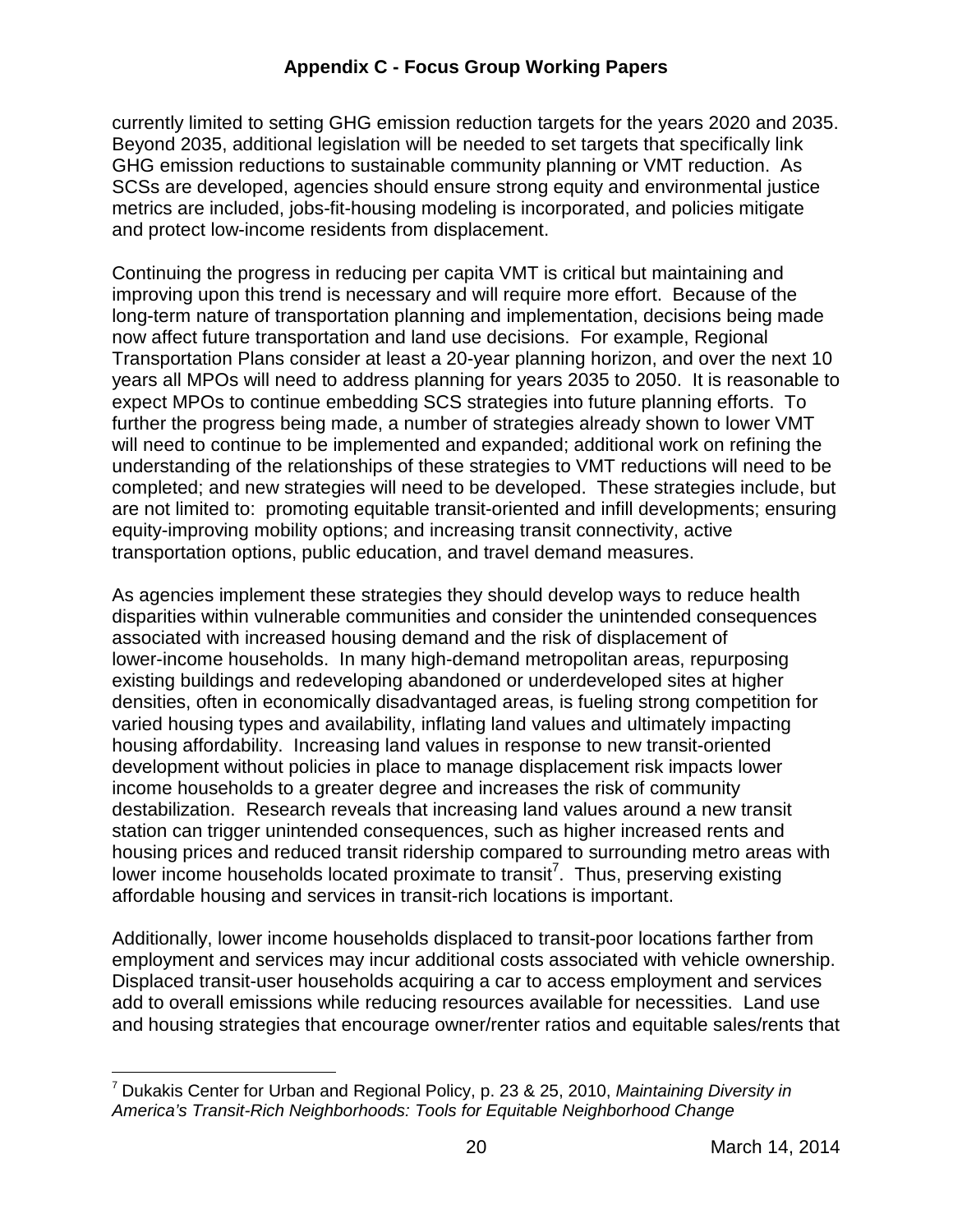mirror the existing or developing employment sector can preserve and expand the goods and services, employment, amenities, and tax base for existing communities.

Strategies for reducing per capita VMT include the following:

**• Equitable Transit Oriented Development and Infill** 

 Equitable transit-oriented and infill developments represent the types of land use and transportation decisions that will be needed to accommodate population and economic growth in a manner consistent with GHG emission reduction goals, consumer preferences, and open space conservation. Transit-oriented developments capitalize on transit investments by developing retail, employment, and affordable residential uses accessible to good quality transit stops/stations. By locating destinations near transit, consumers and residents are provided with the choice to take transit, bike and /or walk to these easily accessible destinations. As TODs are developed it is important to maintain and enhance affordable housing that provides access to transit and jobs. Infill developments commonly face local resistance, including costly lawsuits. In order to expedite the proliferation of equitable TODs and other infill, it will be necessary to break through common barriers created by federal, State, regional, local, and private sector policies and practices on financing, environmental review, parking, and other issues. SB 743 (Steinberg, 2013) directs the Governor's Office of Planning and Research to craft a replacement methodology for "Level of Service" traffic mitigation, an important first step in moving to multi-modal solutions for infill development.

 Many policies and development conditions continue to incentivize detached single-family housing over higher-density, mixed-use developments. SB 375 added provisions intended to streamline the CEQA permitting process for areas that meet certain requirements, but it remains to be seen if those provisions alone will allow for the style of development necessary to meet the 2050 climate goals.

goals.<br>Transit hubs record highest levels of ridership within a quarter to half mile radius. Increasing housing availability, especially affordable housing, within these areas could create zones where owning and maintaining a personal vehicle is not a necessity. Carless households represent lower transportation-related emissions in transit-oriented areas. Increased ridership is the foundation of new and expanded transit development. Location-efficient affordable housing has been estimated to minimize vehicle use, evidencing a 20-40 percent reduction in vehicle miles traveled<sup>8</sup>. As lower income households account for nearly one-third of all transit riders, and three quarters rely solely on public transportation the preservation and development of affordable housing is critical.

 $\overline{a}$ <sup>8</sup> U.S. Environmental Protection Agency, Smart Growth Program, p. 90, 2013, Our Built and Natural Environments [2<sup>nd</sup> ed.]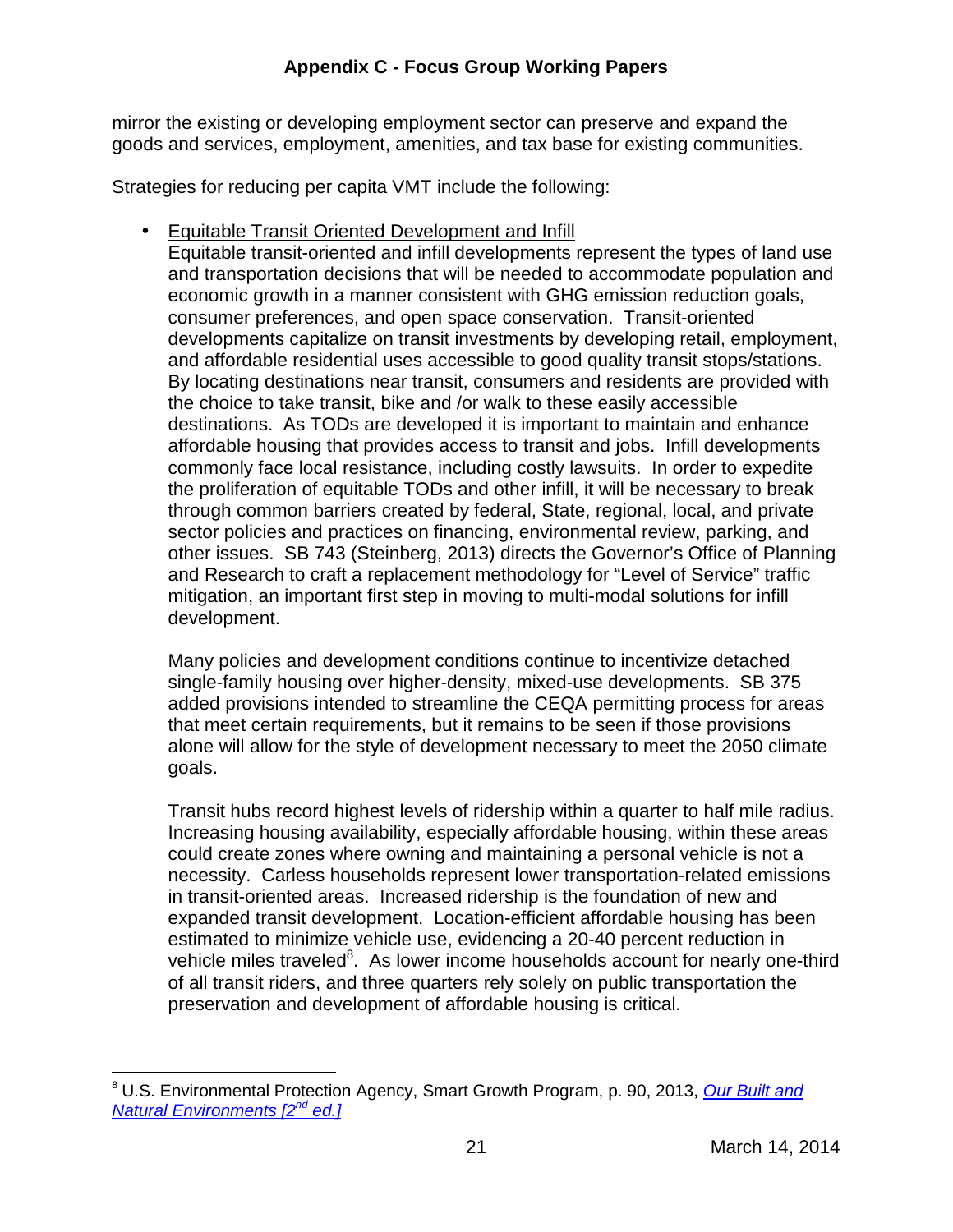# • **Increased Mobility**

 Transportation beyond 2035 will need to be defined not by the single occupant automobile but rather by a range of mobility choices. Strategies will need to include incentives for people to ride transit, car-share, carpool, walk, bicycle and rideshare. Many programs already exist to promote a shift away from solo automobile use, but reducing VMT beyond the 2020 and 2035 targets will require even more aggressive strategies to further reduce GHG emissions. In addition, California's demographic makeup is shifting in a way that will call for increased mobility options as the population grows more ethnically diverse and ages. Improving both transportation mobility and accessibility will benefit an aging population that requires access to services and desires to "age in place". Generation Y has shown a preference for driving fewer miles and there is an expectation that that trend will hold true as Generation Y transitions to childrearing years and beyond. The combination of those two demographic forces suggests that improved mobility will not just be a strategy to reduce GHGs, but also a response to changing lifestyles.

#### $\bullet$ • Improved Transit Connectivity

 Many of the SCSs outline an increased role for transit in their regions' future. Regions are building new rail lines, developing bus rapid transit systems, and increasing local bus frequency. But, transit operators often narrowly define the transit experience as boarding and exiting a bus or rail car, while users consider their trips in terms of origin, destination, and everything in between. Current and potential transit riders can face inconveniences and even unsafe conditions during the door-to-door travel to their destination. Improving the entire transit experience while minimizing transfers, co-location of first/last-mile electric vehicle car share programs, and increasing availability of safe routes to transit would help increase transit ridership and better serve transit-dependent populations.

## • Increased Active and Public Transportation

 A major expansion of active transport (such as biking and walking) and public transit are key to achieving California's GHG emission reduction goals. Walking, bicycling, as well as using public transit will need to be the modes of choice for a large share of short, urban trips currently taken in personal passenger vehicles. Strategies will need to be implemented so that active transport and public transit will be as convenient, affordable, safe, and time-efficient as driving. These include the construction of "complete streets", incentives for people to ride transit, and funding for transit operations that increase ridership. As part of the Governor's 2013-14 Budget, the Administration proposed creation of an Active Transportation Program to increase the number of trips achieved through biking and walking. The Active Transportation Program was enacted by Senate Bill 99 in September 2013.

• Public Education and Travel Demand Measures There are a number of personal choices Californians can take to help reduce commute related VMT. Innovative technology and communications solutions to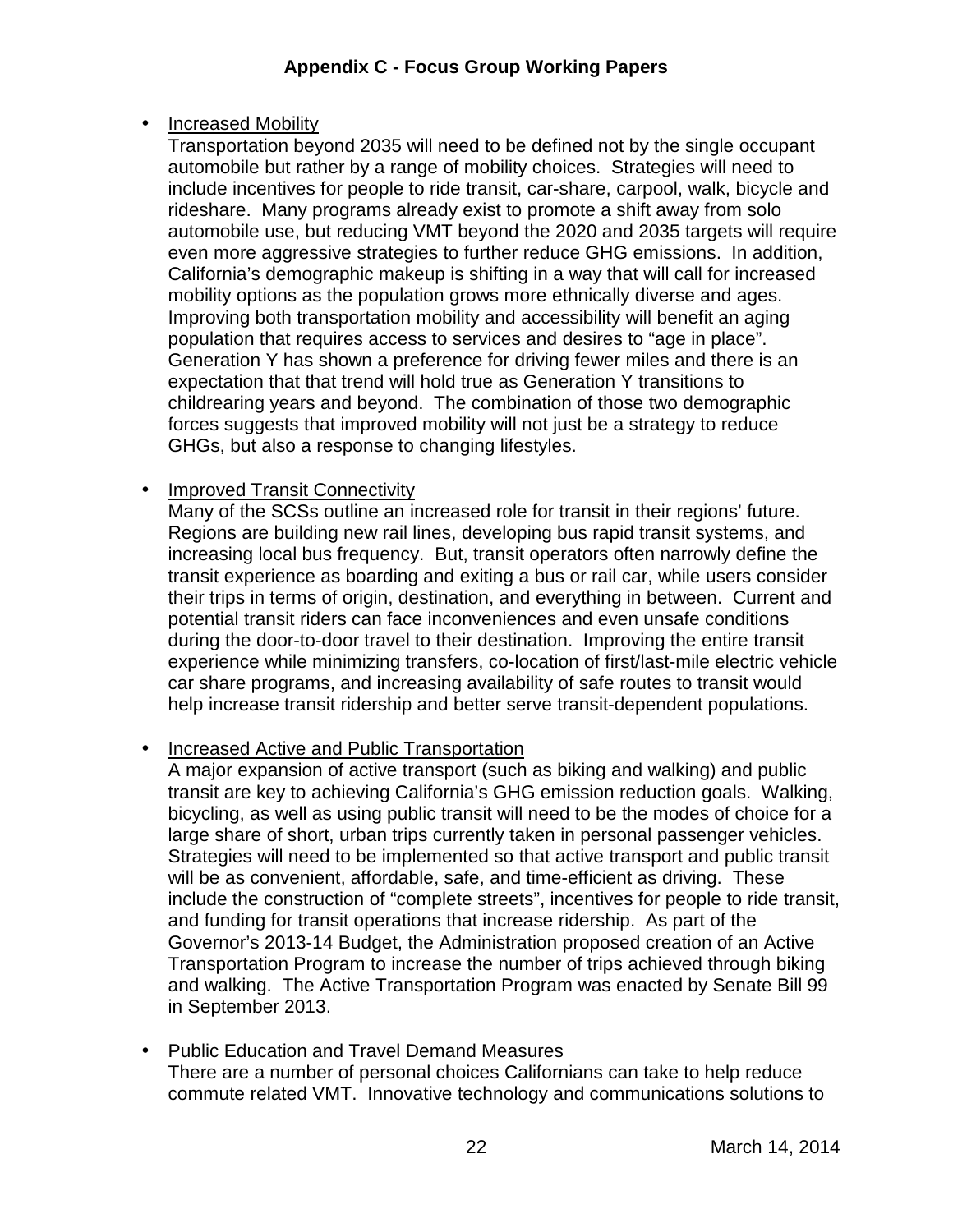help facilitate improved telecommuting and teleconferencing options will provide employers and employees with the ability to cut down on VMT. Continuing to promote employer-based transportation solutions such as facilitated carpooling and parking cash out would allow employees more options to reduce commute-related VMT. Commuter benefit ordinances provide employees with reduced commute costs by requiring employers to offer incentives for biking, transit, ridesharing and walking.

 Implementation of the strategies identified in the adopted SCSs and other local plans provides an opportunity to conduct research to ensure the strategies are effective in reducing GHG emissions and implemented in an equitable manner. The most effective strategies will be used as the foundation for future planning efforts.

#### Passenger Vehicle Technology Improvements

 To achieve the long-term emission targets in California, passenger travel will require a nearly complete shift to vehicle electrification (electricity and hydrogen), along with continued advances in the efficiency and performance of conventional vehicles. This shift is particularly important in personal light-duty vehicles given the sector's large share of the emissions inventory. For light-duty vehicles specifically, the market will need to include a mix of alternatives, including a growing share of full battery and fuel cell electric vehicles, plug-in hybrid electric vehicles driven primarily in electric mode, and conventional hybrid vehicles for the heavier vehicles in this category. All of these alternatives are in the market today but at scales smaller than what will be needed in the future. This market transformation will need to go well beyond the existing Zero Emission Vehicle Regulation for 2025, and will need strong consumer demand and industry innovation. To support consumer acceptance, the State currently provides vehicle purchase incentives for many of these technologies and most recently the Governor's Proposed Fiscal Year 2014-15 Budget identified up to \$200 million in funding for low-carbon transportation specifically including these technologies. Public investment in some form will need to continue until these vehicles reach full commercialization. In addition, a campaign to push for higher vehicle efficiencies and advancements in a wide range of policies and technologies should include engines and transmissions, batteries, vehicle weight reduction, lower-rolling resistance tires, vehicle aerodynamics, and more efficient vehicle accessories. New California policies targeting lower GHG emissions and more fuel efficient vehicles can also result in significant co- benefits for achieving upcoming ozone standards. As these policies and public investments are being implemented, agencies should ensure access to the vehicle alternatives for low-income households and small businesses.

 The battery and fuel cell technologies are evolving rapidly and will result in improved electric vehicles for consumers. In combination, the two technologies can be the no compromise solution for replacing internal combustion engines while fully meeting all consumer expectations of convenience and range. With a few exceptions, today's battery technology limits the electric driving range of battery electric vehicles to below 100 miles per charge and plug-in hybrid electric vehicles to below 40 electric-only miles.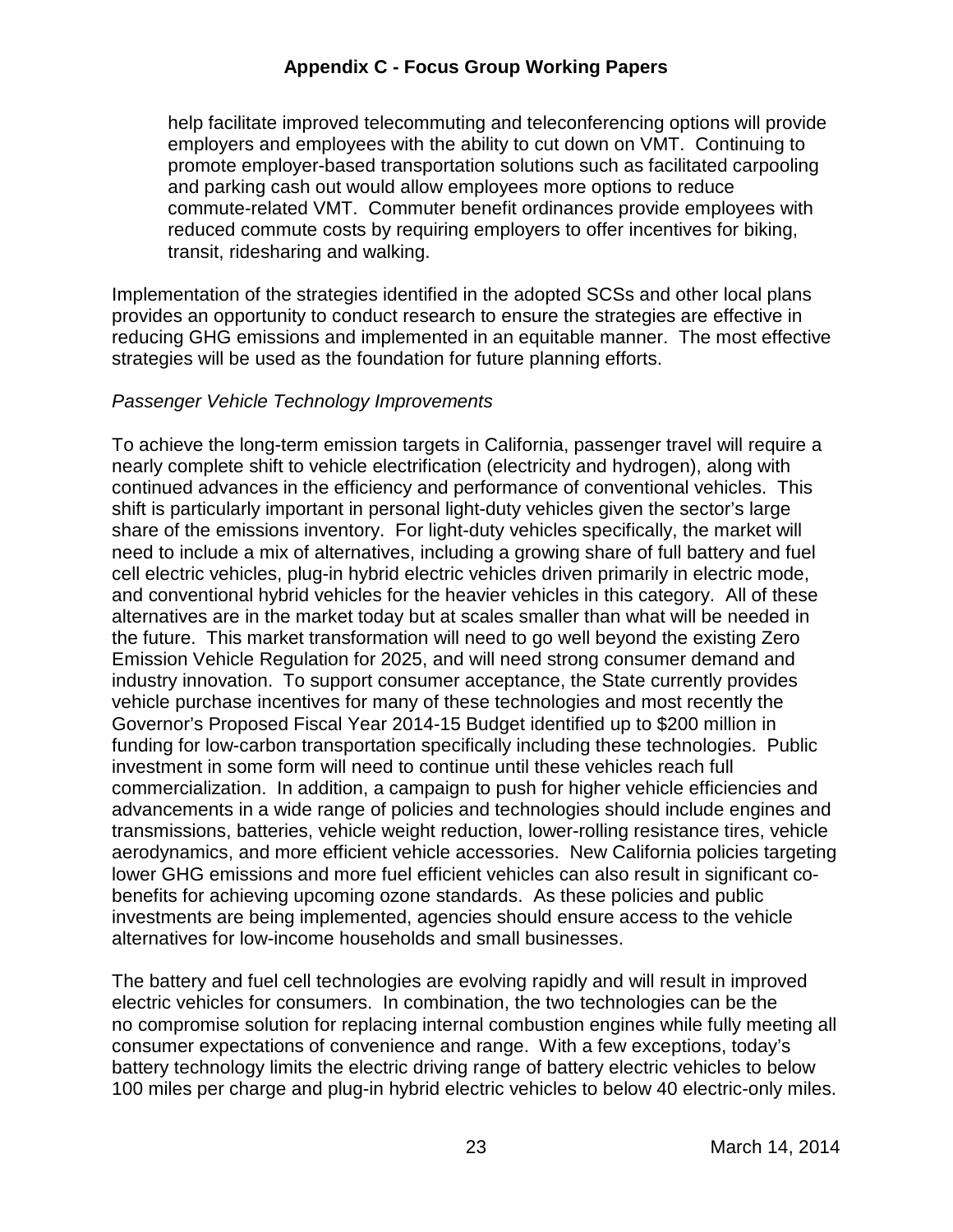Within a few years, this will improve as the next generation batteries enter the market, appealing to a wider range of consumers. Fuel cell vehicle technology will be mature enough for commercial introduction as early as 2015, with fuel cell electric vehicles on the market today in limited volumes through leases. However, current infrastructure availability hampers their market potential. Additional public and private investment is essential to address the remaining barriers to get to 100 hydrogen refueling stations in California – the target number of stations needed to take the early market to a tipping point where normal investment will sustain infrastructure deployment that matches vehicle sales.

 To a large extent, the transformation of the transportation sector will depend on consumer demand and choice in the market, so comprehensive public outreach and education on how individual choices impact the transportation system will be a key component of the strategy. The economically efficient transition to zero emission and other advanced technology vehicles will occur as consumers see increasing value in those vehicles. Consumer willingness to embrace the new vehicle technologies will grow as technology costs decline, vehicle choice becomes more prolific and attractive, and "total cost of ownership" factors favor clean vehicles (e.g., fuel savings). Given the urgency of the necessary transition, policy measures will be needed to increase incentives in varying forms and decrease operating costs. In addition to financial incentives, other equally effective incentives can take the form HOV lane access, preferential parking, among other approaches. Operating cost factors include the cost savings in switching to electricity or hydrogen, as well as potential future revenue streams from providing energy services to the grid.

 The future will also include greater integration of grid energy services with vehicles, used for transportation. "Vehicle-grid Integration" will provide benefits to utility grid management as more of the transportation system transitions to electricity. Emerging electric grid policies include vehicle electrification, time-of-day pricing, and load demand management. In the future, transportation electricity will be an integral part of the grid management, creating new opportunities for smart grid flexibility. The supply of electricity and hydrogen will need to become largely decarbonized, moving well beyond the existing policies set for 2020. This topic is discussed further in following sections.

 In the short-term, improvements can be made to the efficiency of in-use vehicles including deployment of fuel efficient passenger vehicle replacement tires. Deployment could include limited incentives, followed by ratings and then standard setting to permanently shift the market.

## Passenger Rail Technology Improvements

 Providing viable, quality interregional rail transportation through rail modernization in California will increase benefits for existing passengers, including improved mobility and safety, with a reduced carbon footprint and attract new riders. High-Speed rail, which serves as a spine for improved statewide rail service, will reduce GHG emissions by providing a cleaner alternative to air and private car travel and is projected to show a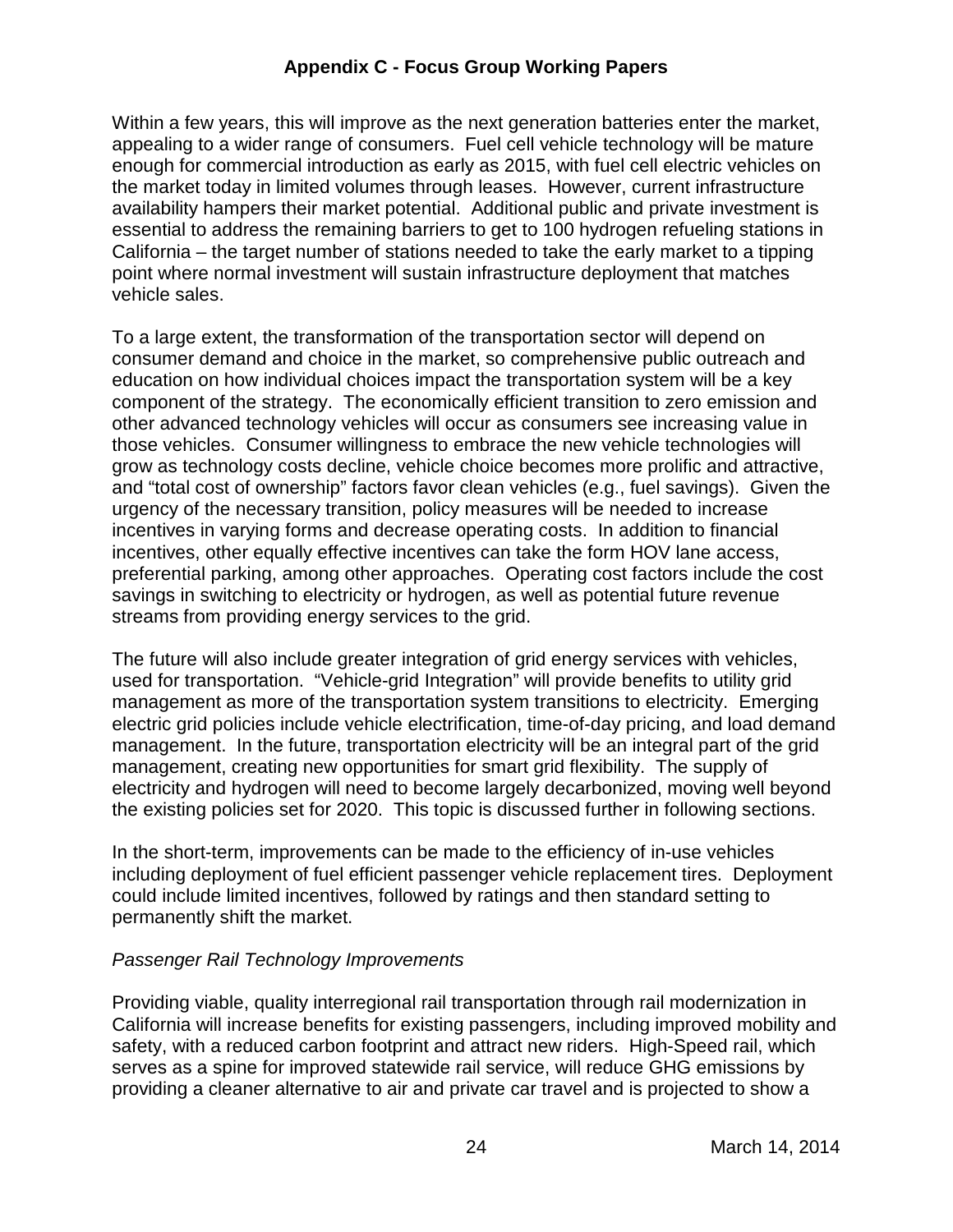reduction in emissions its first year in operation, with annual increases in emission reductions as the system continues to expand<sup>9</sup>. In advance of and as preparation for high-speed rail, regional and urban rail providers will be better integrated through schedule and fair integration with each other and with high-speed rail. Increased service, speed, and amenities will grow this mode of travel and—due to station locations—encourage TOD and infill. In addition, activities such as positive train control enable safer, more efficient rail transport.

 Passenger rail vehicles, such as those requested recently through a joint bid between the Authority and Amtrak, will be modern, electric, state-of-the art high-speed trainsets. These highly efficient trainsets include regenerative breaking technology, which returns breaking energy to the trainset or the propulsion system, reducing overall energy loads. By procuring renewable energy for the high-speed rail system, the Authority can provide zero emissions passenger rail service.

#### Existing Roadway Network Improvements

 Making the existing transportation system more efficient will achieve a tangible benefit to GHG emission reductions over the next 20 years make more efficient use of the state-owned 50,000 miles, while reducing the pressure on new highway expansion.

• Operational

• Operational Operational<br>Some of the possible operational improvement strategies that could be employed or expanded to reduce transportation related GHG emissions on the existing transportation system include the following:

- o Active Transportation Increasing dedicated local road space for active transportation (separated bikeways, wider sidewalks, etc.)
- o Traffic Control includes activities such as arterial signal control and optimizing traffic flow through traffic light synchronization.
- o Transportation Management Systems (TMS) / Intelligent Transportation Systems (ITS) – includes detection, incident management, arterial signal coordination, ramp metering, and traveler information.
- o New Vehicle Technologies includes autonomous vehicle systems and the use of adaptive cruise control, GPS, and camera technologies to enable truck platooning.
- o Other includes non-capacity increasing projects, auxiliary lanes, turn lanes, truck lanes (climbing or separated flow), and HOV and HOT lanes.
- Pavement

l

• Pavement<br>The condition of the actual roadway surface affects vehicle fuel consumption and the amount of GHG emissions. Research shows that smoother roadway surfaces play a role in GHG emission reductions.

 $9$  Contribution of the High-Speed Rail Program to Reducing California's Greenhouse Gas Emission Levels [http://www.hsr.ca.gov/docs/programs/green\\_practices/HSR\\_Reducing\\_CA\\_GHG\\_Emissions\\_2013.pdf](http://www.hsr.ca.gov/docs/programs/green_practices/HSR_Reducing_CA_GHG_Emissions_2013.pdf)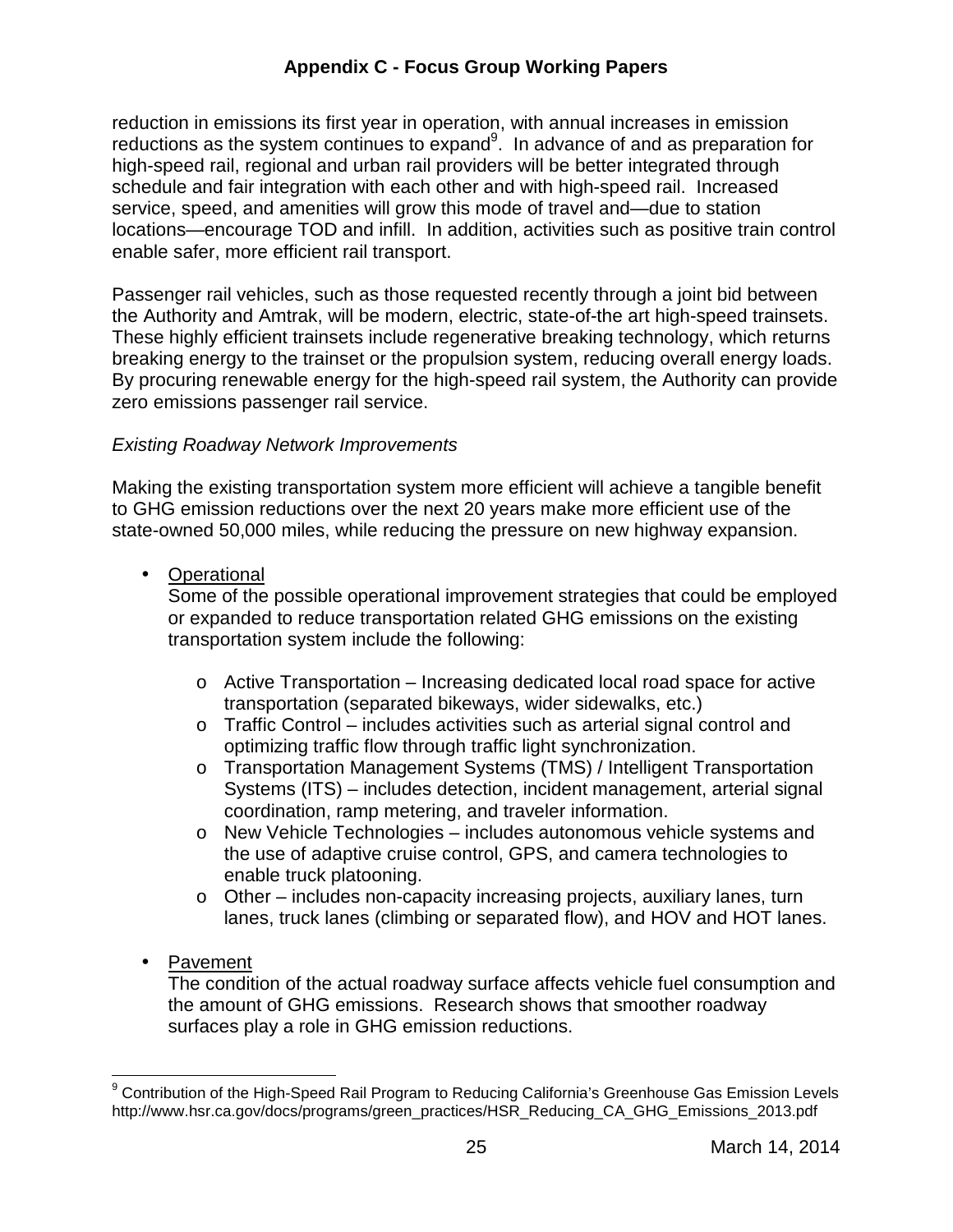In addition to the actual condition of the pavement surface, the type of pavement also plays a role in GHG emissions. There are two primary types of pavement materials: concrete and asphalt. Both materials have their own qualities and applications. Concrete is lighter in color and thus absorbs less heat, and depending on conditions, has a longer service life. Asphalt is the most commonly used paving material and less expensive.

 The manufacturing process of concrete can produce significant levels of GHG emissions due to the cement used as a binding agent. Concrete manufacturers can produce less GHG intensive concrete by substituting other binding materials such as fly ash or blast furnace slag. Caltrans is developing specifications for "cool pavements" that can help to minimize urban heat island effect<sup>10</sup>. There are also methods to reduce the GHG emissions from asphalt. On average, the use of cold-in-place recycling and full depth reclamation reduces GHG emissions associated with the installation of an asphalt pavement surface by up to 90 percent when compared with conventional methods.

2) Freight Transportation - California Freight Mobility Plan and Sustainable Freight Initiative

 To meet an 80 percent GHG emission reduction target by 2050, freight will need to be moved more efficiently and with zero or near-zero emissions wherever possible. The solution will require technology innovation including: development and deployment of zero and near-zero emission engines for trucks, locomotives, cargo handling equipment and ships; lower-emission aircraft; parallel development of the necessary supporting infrastructure; and logistical/operational efficiency improvements to reduce VMT. These same strategies have an equally important role in reducing diesel soot and nitrogen oxides that form regional ozone and fine particles. Recognizing that freight transport plays a key role in California's economy, the strategies must be implemented in a way that improves California's competitiveness, providing reliable velocity and expanded system capacity, while integrating with the national and international freight transportation system. However, implementation of the strategies should consider accessibility and affordability to small businesses, independent owner-operators, and rural communities when applicable.

 A major focus for ARB over the next several years is the development of a Sustainable Freight Initiative (Initiative) which is a broad, multi-decade effort to develop, fund, and implement the changes necessary to achieve a sustainable freight system. The 2014 Sustainable Freight Strategy (Strategy) is a concentrated, one-year effort to produce a document developed in the context of the broader Initiative and represents the next milestone in defining what is necessary to move California toward a sustainable freight system, building on the vision presented below. Fostering a coalition of freight stakeholders is a primary focus of the Strategy, and will ultimately be a significant driving force behind affecting change in areas outside of ARB's sphere of influence,

l

 $10$  The term "heat island" refers to warmer urban air and surface temperatures that result when natural landscape is replaced with hardscape surfaces such as pavement, buildings and other infrastructure.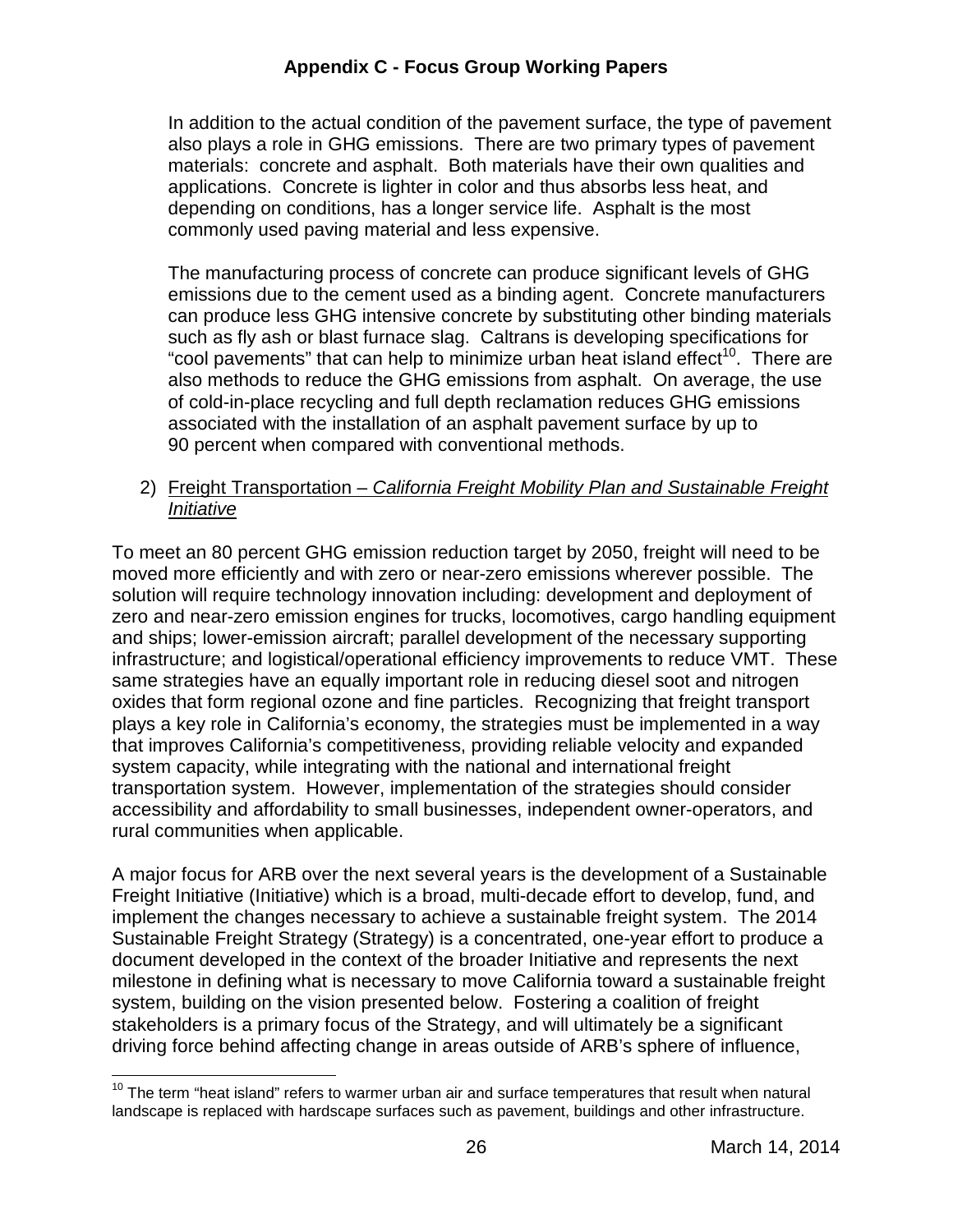including advocating at the federal level and acquiring public and private funding for implementation. Complementary efforts to identify a future vision for California's freight system are being carried out by regional transportation planning agencies through their Regional Transportation Plans and Caltrans through the California Freight Mobility Plan development process. ARB's Strategy will integrate closely with these efforts.

#### Vehicles and Equipment

 By 2050, freight transport fleet will need to be zero-emitting wherever feasible. In cases where it will not be possible to replace internal combustion engines, engines will need to be significantly lower-emitting and fueled with low carbon renewable fuel. In some cases, these engines may be able to operate in zero emission mode for part of their duty cycles. The vision includes:

• Zero emission trucks in local and high use freight corridors

 Zero emission technologies for trucks include battery-powered electric motors, wayside powered electric motors (e.g., catenary or in-road power), or hydrogen fuel cell powered trucks. Each of these technologies has progressed at least to the demonstration phase, and in the case of smaller trucks, battery-powered vehicles are available commercially in small volumes. However, near-term challenges exist either in terms of cost, vehicle range, payload, and the need for associated infrastructure. Continued investment though demonstration and deployment projects will determine which technology or combination of technologies holds the most promise for long-term deployment for different truck categories and duty cycles. Over time, the proven technologies will be well suited for initial large-scale introduction to local routes and high-use freight corridors such as the routes emanating from the ports.

• **Zero and near-zero emission trucks statewide** 

 Practical zero emission technology for longer-haul trucks (such as hydrogen fuel cells) is less developed and presents additional challenges integrating into a nationwide fueling infrastructure. Investment in research and demonstrations will help determine the viability of the technology and identify appropriate uses. However, it may not be feasible for longer-haul trucks to be fully zero emission. In these cases, we envision lower-emitting advanced technology vehicles such as dual-mode trucks capable of operating in zero-emitting mode during part of their duty cycle. Dual-mode trucks could have sufficient battery power to operate in electric-only mode, but would also have an internal combustion engine that provides flexibility for longer routes. Another approach for dual-mode trucks would be the use of wayside power when available, or an internal combustion engine when operating away from wayside power.

 In any case, new standard-setting efforts for further efficiency improvements and reduction of GHG emissions from the heavy-duty sector will help catalyze renewed efforts towards a statewide zero and near-zero emission target. ARB is working with U.S. EPA and NHTSA on Phase 2 heavy-duty vehicle standards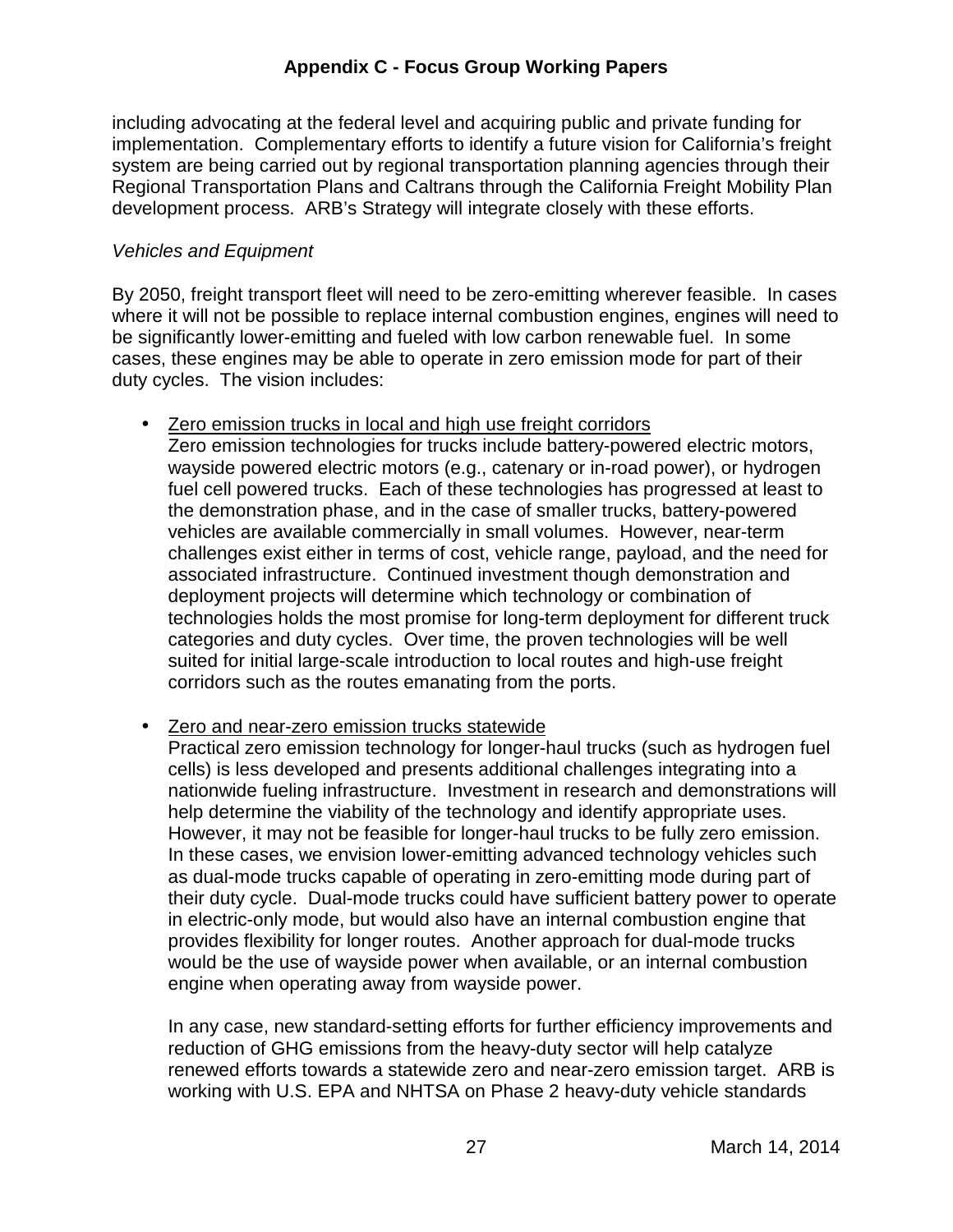with a goal of federal promulgation in 2015 and ARB consideration by 2016. These regulations would build on Phase 1 regulations to achieve additional GHG emission reductions

• Zero and near-zero emission freight locomotives

 As with the truck sector, a future rail sector operating with zero emissions in high- use freight corridors and operating with near-zero emissions statewide is envisioned for 2050 with significant penetration of advanced technology locomotives by 2035. Several technology categories that could be applied toward freight locomotives to achieve zero emission track miles include overhead catenary (with electric or dual-mode locomotives), battery-hybrid systems (capable of operating in zero emission mode during part of their duty cycle), and linear synchronous motor (LSM) technology. Catenary systems are the most extensively used today, although commonly in passenger train and light-rail applications. Electric freight locomotives are used in other countries, but electric locomotives would need to be engineered for use with trains of the size and length operated in the United States. A significant issue that would have to be addressed with catenary systems is how the transition would be made to non- electrified portions of the rail network given the interstate nature of the rail sector. In addition, because of the high cost and long life span of locomotive engines (up to 30 years), achieving rapid turnover to technologies not yet developed will be a challenge.

 • Zero and near-zero emission cargo handling equipment Cargo handling equipment (such as yard tractors, forklifts, gantry cranes) will need to emit zero emissions wherever feasible by 2050. Technologies under development for on-road applications (battery-electric, fuel cell, hybrid electric) may be transferable to cargo handling equipment, with demonstrations of some of these technologies underway or under consideration. In some cases, grid- based electric powered equipment such as gantry cranes or automated cargo moving systems may be viable zero emission options.

## • Cleaner marine vessels

 Marine vessels do not hold the promise for full electrification that land-based equipment do; however, there is potential for cleaner, more efficient engines, cleaner, lower-carbon fuel, and use of shore-side electricity (instead of ships' auxiliary engines) to power ships while in berth for loading and unloading of cargo. ARB already has a regulation in place requiring use of shore side power for frequently visiting ships as noted in the Progress to Date section, and hybrid tug boats are already being demonstrated. The Ports of Los Angeles and Long Beach have programs in place to incentivize shippers to send their cleanest vessels to California ports via lower docking fees for the cleanest vessels. Mechanisms to attract cleaner, more efficient ships to California should be part of the longer-term control strategy. Ultimately, cleaning up the cargo ship fleet will be dependent on international efforts and the penetration of cleaner, more efficient ships into the fleet.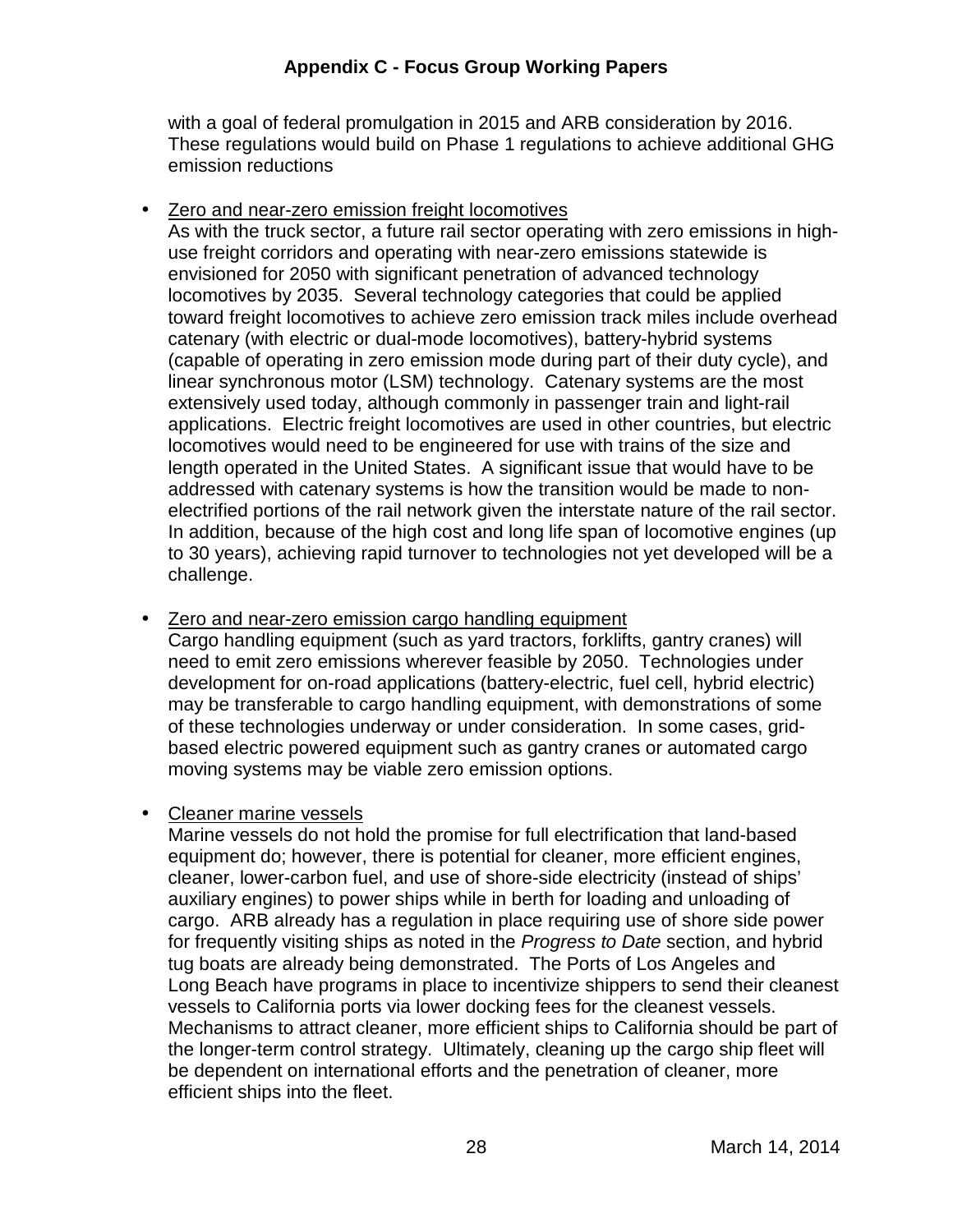# Improved Logistics and Operational Efficiencies

 Improved logistics and improved technology and operational efficiencies reduce emissions by reducing VMT, fuel consumption, vehicle and equipment idling times, and cargo handling emissions. The cargo industry has a natural economic incentive to continually improve the efficiency of its operations in order to save money and transport goods to market more quickly. However, government has a role to play in infrastructure improvements and strategy demonstrations to make the system more efficient. In addition, collaboration across the California-Mexico border needs to encourage the reduced idling of trucks making those trips.

## Community-Based Strategies

 Community-based strategies have the potential to also reduce freight transport emissions. One example is the use of centralized package drop-off and pick-up. Another example is localized production of food and the manufacturing of other goods, which has the co-benefit of reducing VMT—and therefore emissions—related to the transport of those goods to market. California is the leading manufacturing state in the nation, and maintaining and increasing in-state manufacturing will be critical for meeting future emission reduction goals as well as maintaining a strong economy.

## 3) Low Carbon Fuels and Energy for Transportation - Beyond 2020

#### Low Carbon Fuel Standard

 Transformation of the transportation sector will require significant changes to how California moves—from people to goods. Fuel policies complement the vehicle policy drivers mentioned above. The question then becomes, how do we make sure that we are providing rigorous enough fuels policies to help drive the demand for near-zero or zero emission fuels? Agile, performance-based policies—such as a Low Carbon Fuel Standard (LCFS)—have the potential to keep up with the fleet transitions while giving fuel providers ability to develop innovative, lower-emission production technologies to deliver the fuels.

 The transition to low carbon fuels began in 2011, with the implementation of LCFS. As we move toward the goal of a ten percent carbon intensity reduction from transportation fuels by 2020, we are seeing a mix of liquid biofuels, natural gas, and a small amount of electricity being used in the marketplace. The use of these fuels and others will continue to grow as long as there are vehicles in the marketplace, progressive policies in place, regulatory certainty, and incentive programs that support research, development, and deployment.

 While the LCFS has GHG emission reduction targets set only to 2020, the performance- based regulation provides an agile framework that can be extended beyond 2020 to meet the changing needs and goals of the transportation sector. The LCFS, which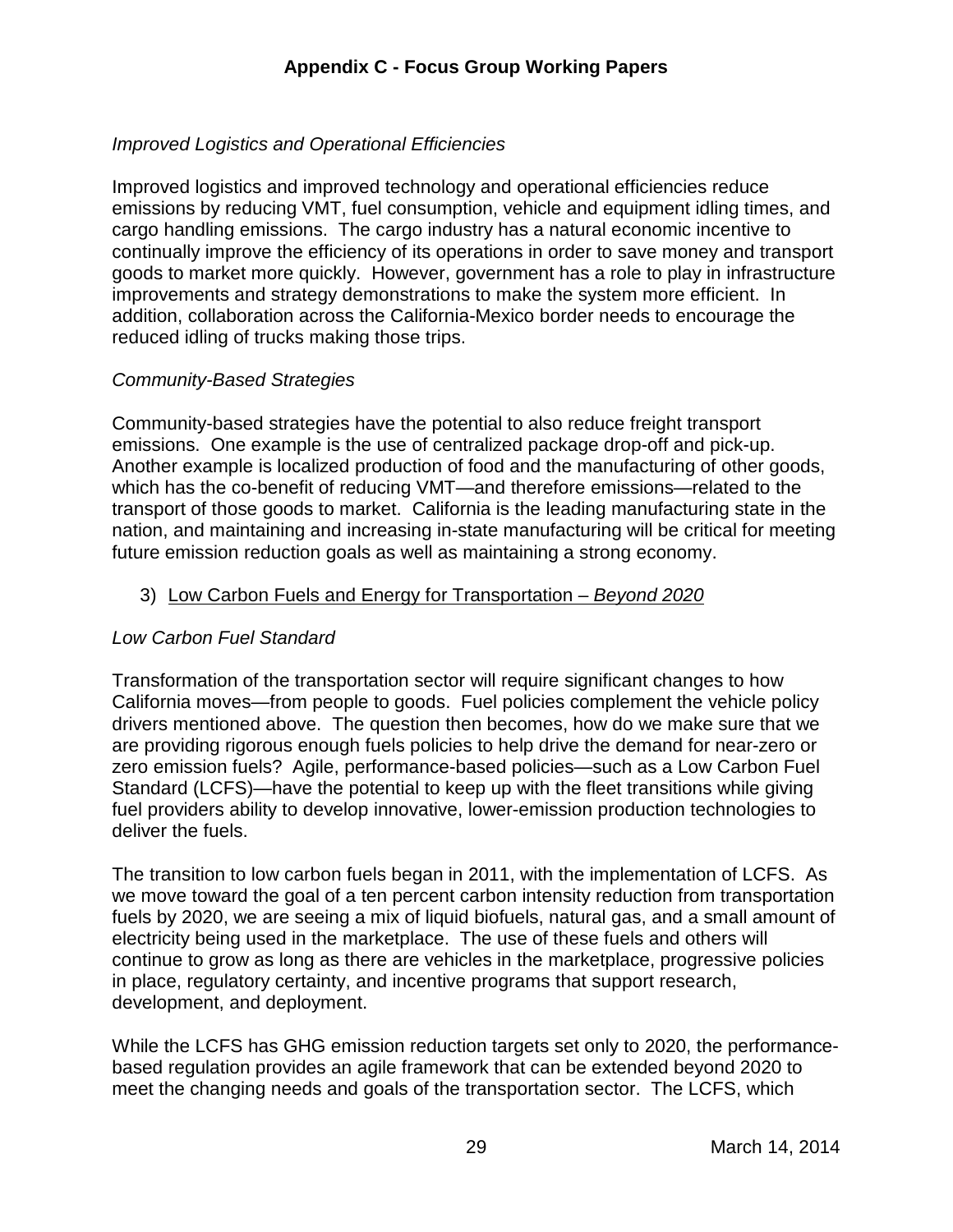depends on both the carbon intensity of the fuel and the efficiency of the vehicle using said fuel, can accommodate the lower-carbon fuels that are coming to market (which is, of course, dependent on the vehicles that are on the road). So while the LCFS may need to be extended beyond 2020 to better suit the regulated parties of the future, conceptually a performance-based program that rewards fuels based on their ability to reduce GHG and criteria pollutant emissions has promise to encourage and continue the necessary transitions needed to fuel transportation.

#### Fueling Infrastructure

 The fueling infrastructure and community integration needs to be convenient and widespread. Alternative fueling infrastructure will need to expand along major travel corridors, accommodating varying travel profiles, including commuting trips and longer distance recreational trips. Careful planning for electricity and hydrogen infrastructure has and will involve State agencies, as well as local planners where corridors traverse between regions and states. An initial infrastructure is in place, including home charging for the majority of electric miles on plug-in vehicles, but a more robust infrastructure will need to evolve in the future. This will include widespread charging at workplace locations, charging in strategic public locations (e.g., shopping centers, hotels, multi-unit housing, etc.), multi-unit dwellings, and a modest network of fast chargers for long-distance trips. State and local policies can encourage the growth of this infrastructure through grants, performance standards, and streamlined local permitting and siting. In addition, the California Green Building Standards Code can provide options for new construction to include wiring necessary to accommodate electric vehicle charging stations. Hydrogen infrastructure, particularly, requires focused State policy support given the large commercial barriers that surround that fuel.

#### Vehicle-Grid Integration

 The transformation of transportation to zero- or near-zero emission technologies will rely on varying amounts of electricity as a fuel, which may require capacity expansion. While it is expected that the necessary infrastructure expansion would come at some cost, data indicated that currently most vehicles charge at night, off-peak. In this way, daily load can be leveled and use of additional renewable resources (wind) can be achieved. The ability to forecast and schedule the charging or discharging of many PEVs could allow the vehicles to serve as flexible resources to help integrate intermittent sources of renewable energy, manage costs of grid operations, and moderate costs of any infrastructure expansions. Real-time energy pricing can play a role in encouraging charging at the most appropriate times. Vehicle-grid integration could offer a range of benefits to grid users, vehicle owners, utilities and system operators. For example, if an electric vehicle supply equipment host site (e.g., employer) controls charging, it may use vehicle-grid integration to control demand charges, system upgrades, etc. Separately, there may be opportunities for a limited number of sites to make use of vehicles' load and storage capabilities. Vehicle-grid integration will require development of supporting policies and regulatory mechanisms as well as a scalable demonstration involving a variety of plug-in vehicles and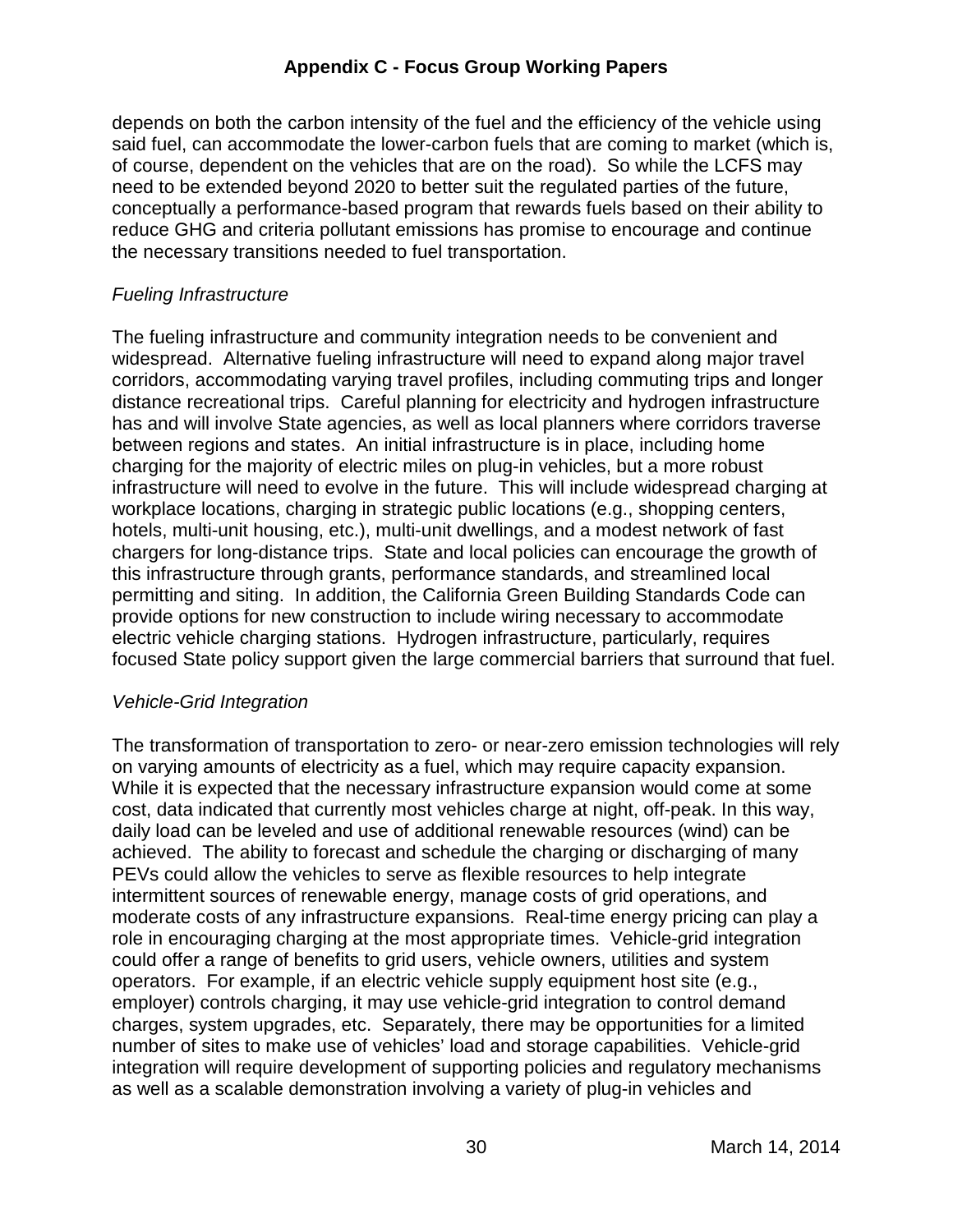customers. The California Independent System Operator in coordination with the Energy Commission released a Vehicle-Grid Integration Roadmap in February 2014 $^{11}$ .

#### Wayside Power for Freight

 Significant infrastructure investments, both public and private, will be needed to support electrification of the freight transport fleet. This may include electrified truck lanes providing wayside power (e.g. catenary or in-road power) on major freight routes. The I-710 corridor in Southern California has been identified as high priority for introduction of zero emission technology. Wayside power will also be needed to support some of the locomotive and cargo handling strategies contemplated. Given the long timeframes for infrastructure development, infrastructure planning decisions will need to be made before some of the advanced technology vehicles and equipment are ready for mass commercialization. It will be a challenge to coordinate infrastructure development with advanced technology rollout.

## **IV. Recommended 5-Year Policy Priorities**

The section builds upon the System Outlook section by identifying the key policy priorities and actions for State agencies to pursue over the next five years. With the long timeframes necessary to realize the full benefits from many of the strategies presented above, it is critical to start planning and implementing as soon as possible in order to put the State on the trajectory for reaching the 2032 air quality and 2050 climate change goals. As these actions and policies are implemented, they will need to be consistent with principles/criteria that ensure access, equity, and benefits to vulnerable communities.

vulnerable communities.<br>We recommend prioritizing the following activities over the next five years:

- • ARB, with local agencies, will coordinate with the development of the 2016 State Implementation Plans that focus on criteria pollutant emission requirements— ensuring State Implementation Plan strategies maximize reductions in GHG emissions as well as criteria pollutant emissions.
- • Caltrans and ARB will coordinate on the development of the 2014 California Freight Mobility Plan and the 2040 California Transportation Plan to achieve GHG emission reductions.

#### Sustainable Communities and Passenger Transportation

 • ARB will complete a technical review that will inform the need for an appropriate timing of revisions to the SB 375 regional targets established in 2010.

 $\overline{\phantom{a}}$ <sup>11</sup> http://www.caiso.com/Documents/Vehicle-GridIntegrationRoadmap.pdf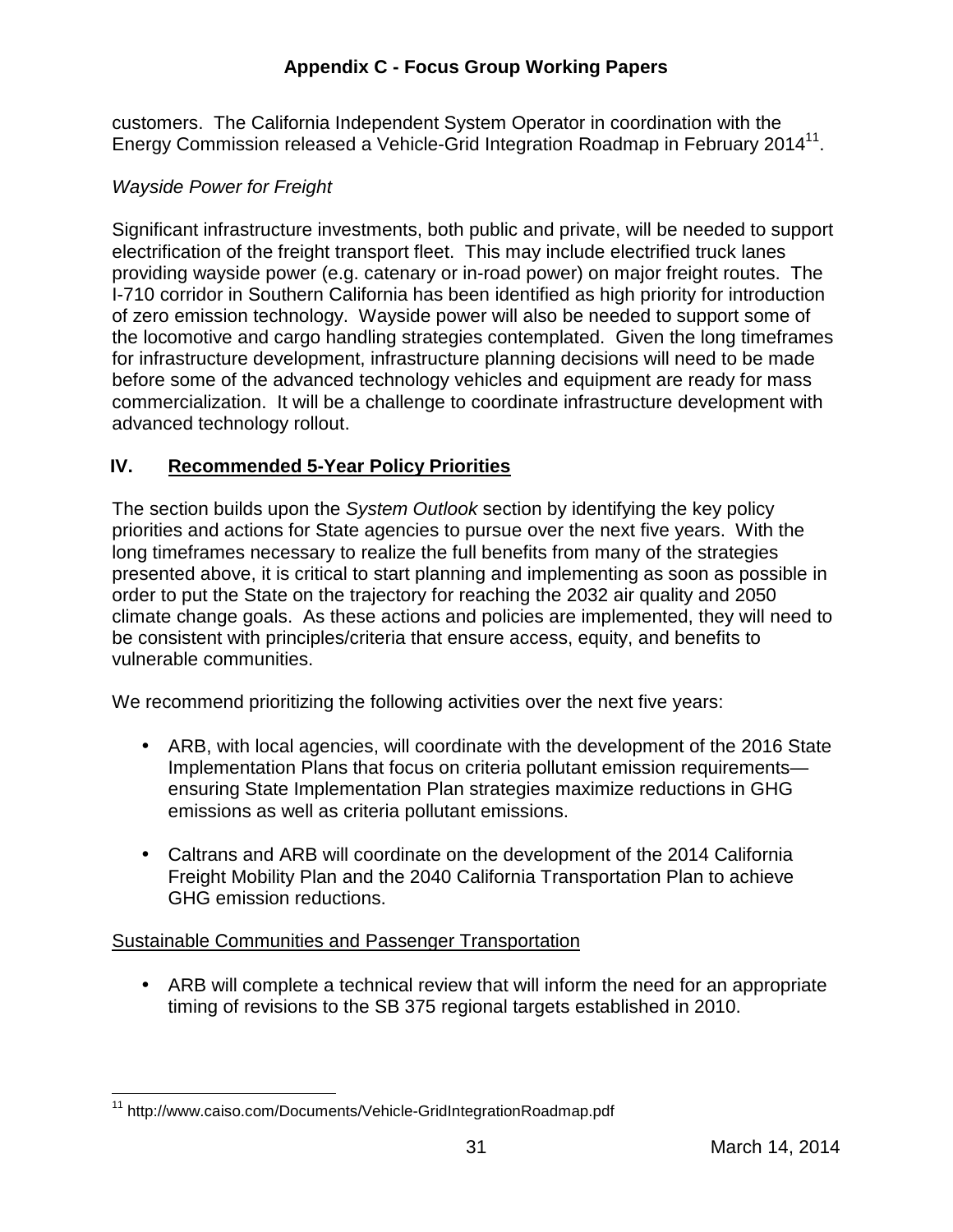- • Support regional and local implementation of SCSs by providing access to financial resources and incentives that are necessary to achieve the GHG reduction targets.
- • SGC will support MPOs' development of SCSs that reduce GHG emissions:
	- o Provide data and tools to increase MPO planning and modeling capacity.
		- o Facilitate the sharing of best practices and lessons learned among MPOs.
- • SGC will support local leadership to implement the strategies described herein:
	- o Identify ongoing resources to incentivize local government planning activities that realize the State's climate change and sustainable community goals.
	- o Compile, develop, and disseminate guidance and educational materials regarding local strategies to reduce GHG emissions in the transportation sector.
- • SGC will develop guidance for State agencies to help ensure that State infrastructure spending is consistent with the State's Planning Priorities<sup>12</sup> and that these investments promote low-VMT development, where appropriate.
- • HCD, through administration of the Regional Housing Needs Allocation (RHNA) and updated housing element certification, will support integrated transportation and housing development, offering more varied and efficient consumer choices.
- • HCD will support implementation of SCSs and local plans for affordable infill and TOD, including provisions for active transportation, through administration of low interest loans and grants.
- • Governor's Office of Planning and Research will develop new CEQA guidelines for infrastructure projects to increase transit use and active transportation.
- • Caltrans will work with local agencies to implement SB 375 SCSs that reduce the emphasis on highway expansion and place new emphasis on maintenance of existing systems, expanded transit and active transportation.
- • Caltrans and local agencies will invest in clean passenger transportation from public funding sources including cleaner transit with improved connectivity and active transportation.
- • The Authority will complete construction of the initial operating segment of the high-speed rail system in the Central Valley and continue with construction

 $\overline{a}$ 

 $12$  The State's Planning Priorities can be found in California Government Code Section 65041.1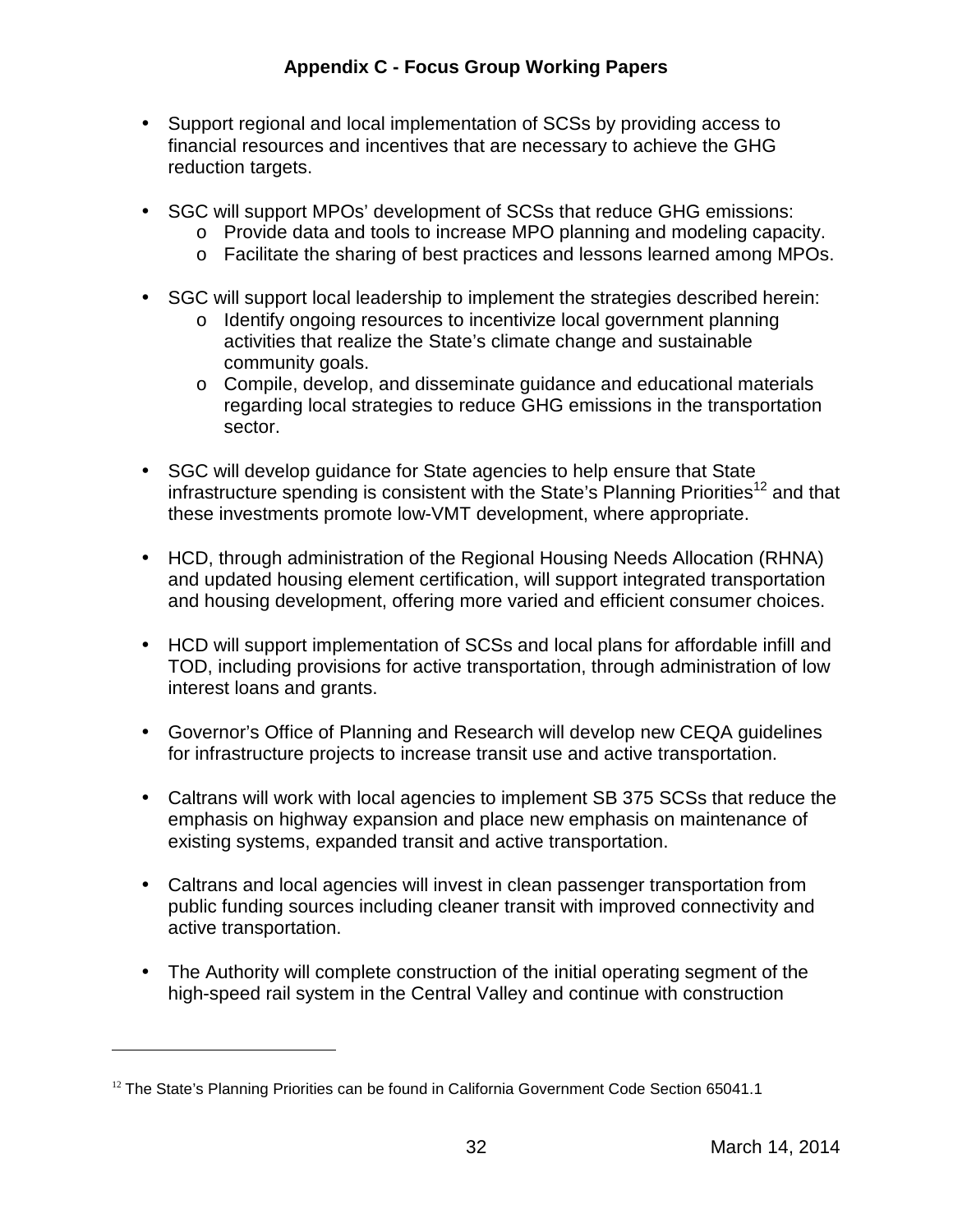toward the Los Angeles basin to link the northern and southern parts of the State with electrified high-speed rail service.

- • The Authority will implement the adopted net-zero greenhouse gas emission construction plan, urban forestry, and open-space and agricultural preservation.
- • The Authority will procure renewable energy to test, commission, and operate the high-speed rail system.
- • The Authority will provide tools and planning funding resources to local jurisdictions to best capitalize on high-speed rail stations as a catalyst for community economic development, including sustainable infill development.
- • The Authority and Caltrans will support regional and urban rail providers in modernizing rail, such as the electrification of Caltrain, and other infrastructure improvements that will result in growing rail ridership on clean, energy-efficient trains.
- • The Authority and Caltrans will support the integration of rail and transit operators, through better-coordinated scheduling, ticketing, and navigation so that ridership will grow through faster and more convenient service.
- • Caltrans will implement operational efficiency improvements within existing transportation system including, traffic control measures, transportation management and intelligent transportation systems.
- Caltrans will finalize and implement use of "cool pavement" specifications.
- • ARB, with local agencies, will provide incentives for zero emission transit buses in strategically-located "Transit Centers of Excellence." The purpose of the "Transit Centers of Excellence" is to enable large-scale demonstrations of zero emission buses with a deployment goal of 40 buses per center. These efforts will be complementary to ARB's Zero Emission Bus regulation.
- • ARB and the Energy Commission will support expanding markets for zero emission passenger vehicles by continuing State incentives and further implementation of the ZEV Action Plan.
- • ARB will explore additional vehicle fleet efficiency improvements and further GHG reductions beyond 2025 informed by the 2017 mid-term review of the Advanced Clean Cars program.
- • CEC supports research to help make electric vehicles more cost competitive with conventional vehicles such as battery recycling, battery standardization, and second use.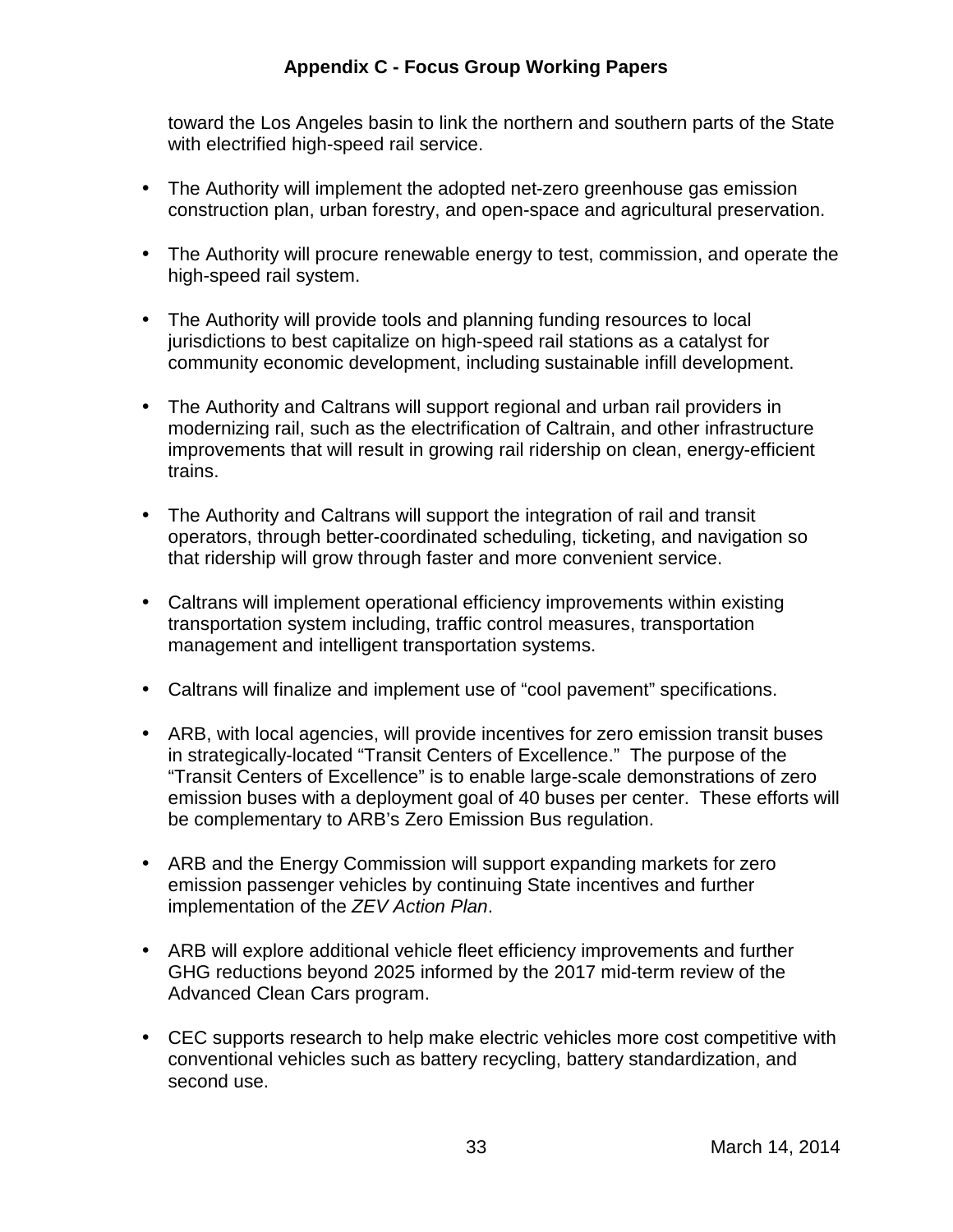- • ARB will pursue the following research:
	- o Research and review of light-duty zero emission vehicle market for the U.S. GHG/CAFE mid-term review of the 2017-2025 standards in the Advanced Clean Cars program.
	- o Data analysis that support emissions inventory improvements to better evaluate the efficacy of emission reduction strategies.
	- o Research on the efficacy of SCS strategies and how they can be implemented more equitably.
- • CPUC, the Energy Commission, and ARB will pursue the following research:
	- o Research to understand the charging/fueling behavior of fleet and residential ZEV drivers. This research will help us understand the evolving infrastructure needs of different ZEV applications.

#### Freight Transportation

- ARB will develop the 2014 Sustainable Freight Strategy that will identify a clear vision and broad-based coalition to develop, fund, and implement a sustainable freight system. The Strategy will provide further detail to the vision presented in this document. ARB will work closely with air quality, transportation, and energy agencies at the State, local, and federal levels; cargo owners, including key importers and exporters; the freight transportation industry (ports/marine, rail, trucking, air cargo, warehousing and distribution); business and economic development leaders; environmental and community organizations; academics/researchers; and labor and workforce development interests.
- • ARB, with local agencies, should provide funding for advanced technology demonstration projects and pilot deployments of freight transport and other vehicles and equipment. Focus areas for these projects include, but are not limited to: zero emission port trucks for near-dock rail pilot projects; pilot projects to deploy zero emission and hybrid vehicles and equipment at distribution centers located in areas most impacted by air pollution; development and demonstration of advanced technology locomotive, marine vessels, port yard trucks, and other cargo handling equipment.
- • ARB will engage the Governor's Office of Planning and Research to expand upon the ZEV Action Plan for medium and heavy-duty trucks.
- • ARB, with the Energy Commission and Caltrans, will identify infrastructure needs to support full scale deployment of the advanced technologies that show the most promise in the demonstration and pilot phase. These will be coordinated with transportation planning agencies to incorporate into future State and regional plans.
- • ARB, with local agencies, will support demonstration programs and evaluate funding and regulatory options for full deployment of zero emission trucks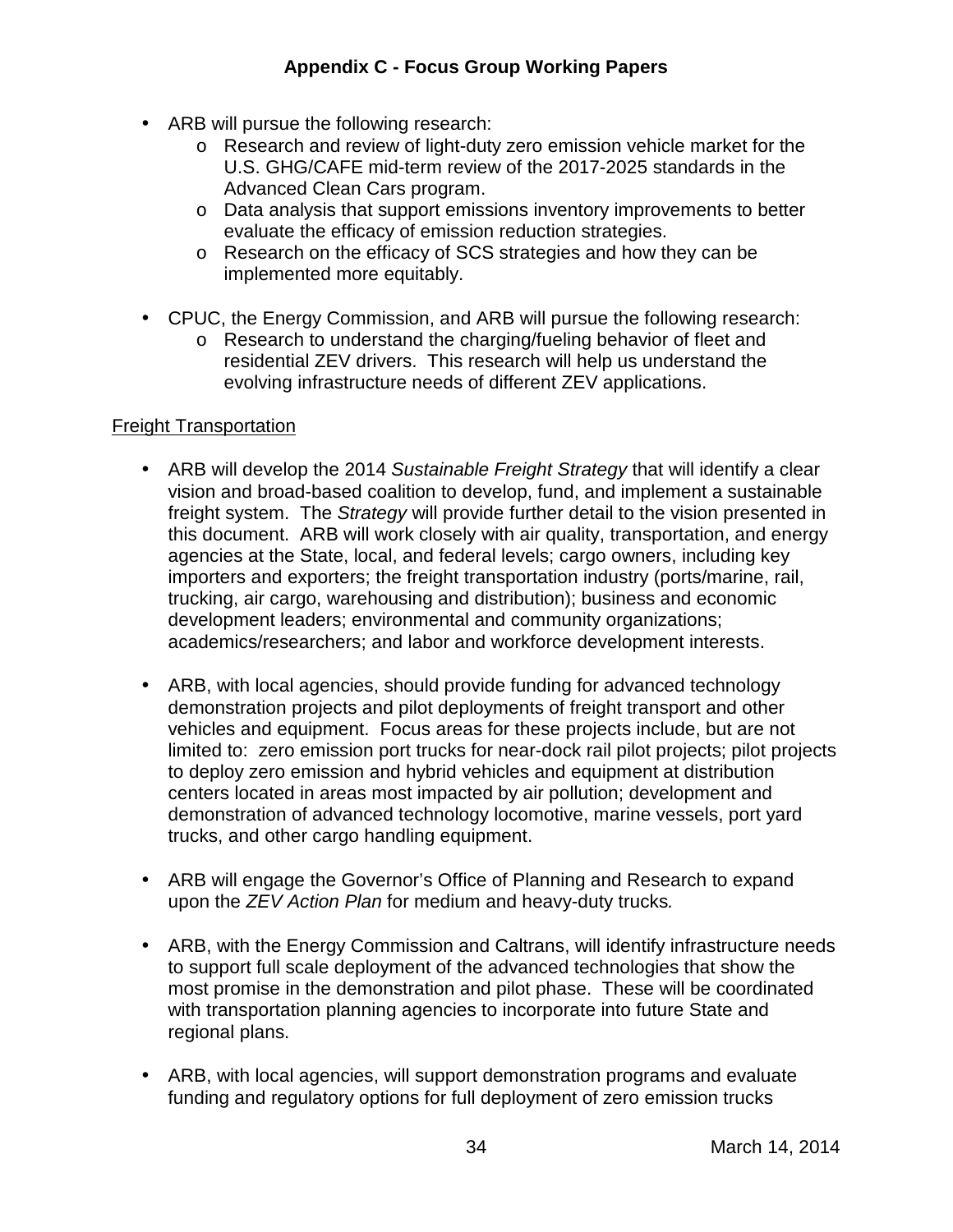transporting containers between the ports and near-dock rail yards in South Coast Air Basin by 2020.

- • Caltrans, ARB, and local agencies will provide resources and funding to ensure zero emission truck-only lanes along the I-710 corridor expansion in Southern California.
- • ARB will identify funding for a fleet of advanced technology hybrid demonstration vehicles in the San Joaquin Valley to demonstrate viability of technology in non-dense urban environments where vehicle routes and duty cycles may not be conducive to full electrification.
- • ARB and the Energy Commission will support expanding markets for high-efficiency trucks and equipment by continuing State incentives, refining certification procedures, establishing performance standards, and conducting technology demonstrations of the next generation high-efficiency trucks that incorporate greater chassis integration and system design optimization.
- • ARB, along with U.S. EPA and NHTSA, will expand upon the existing "Phase I" GHG heavy-duty truck emission standards with a proposed "Phase 2" standard to achieve additional GHG emission reductions for trucks.
- • ARB will support development through data collection and sharing of a data/information clearinghouse to provide fleets with better hybrid and zero emission truck performance data in real world usage to validate the reliability and business case of the vehicles, including guidance regarding best usage profiles.
- • CEC will continue to support research that advances medium- and heavy-duty natural gas engine and storage technologies, as well as hybridization technologies that will reduce emissions and improve performance.
- • ARB will pursue the following research:
	- o Data analysis that support emissions inventory improvements to better evaluate the efficacy of targeted regional, corridor or vocation-specific strategies.
	- o Evaluate potential for near-term GHG emission reductions through enhanced driver training, real-time vehicle feedback mechanisms, and other in-use approaches.
	- o Evaluate the operational challenges associated with integration of the zero and near-zero emission rail technologies with the national rail network, and begin infrastructure planning.